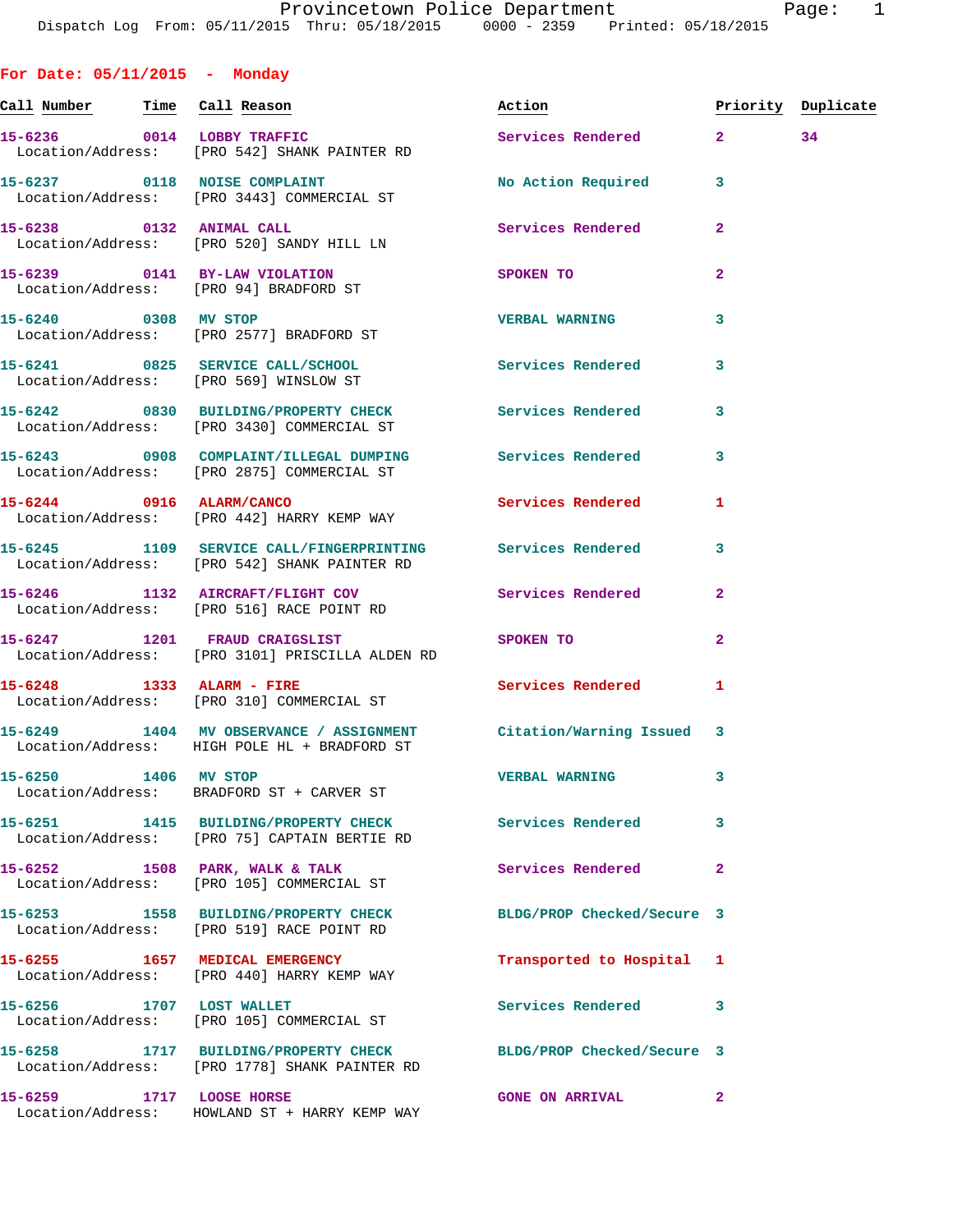|                                                        | Dispatch Log From: 05/11/2015 Thru: 05/18/2015 0000 - 2359 Printed: 05/18/2015                                  | Provincetown Police Department | Page: 2                 |  |
|--------------------------------------------------------|-----------------------------------------------------------------------------------------------------------------|--------------------------------|-------------------------|--|
|                                                        | 15-6260 1840 ALARM - GENERAL Services Rendered 1<br>Location/Address: [PRO 3296] SHANK PAINTER RD               |                                |                         |  |
| 15-6261 1921 ASSIST CITIZEN                            | Location/Address: [PRO 3670] SHANK PAINTER RD                                                                   | Services Rendered 3            |                         |  |
|                                                        | 15-6263 1958 ALARM - GENERAL<br>Location/Address: [PRO 516] RACE POINT RD                                       | Services Rendered              | 1                       |  |
|                                                        | 15-6264 2017 CAR AT AIRPORT                                                                                     | Services Rendered              | 3                       |  |
|                                                        | 15-6265 2024 911 GENERAL/TTY<br>Location/Address: [PRO 542] SHANK PAINTER RD                                    | <b>Services Rendered</b>       | $\mathbf{1}$            |  |
| 15-6266 2034 PHONE SCAM<br>Location/Address: TINYS WAY |                                                                                                                 | Services Rendered              | $\mathbf{2}$            |  |
|                                                        | 15-6267 2354 BUILDING/PROPERTY CHECK Services Rendered<br>Location/Address: [PRO 2483] COMMERCIAL ST            |                                | $\overline{\mathbf{3}}$ |  |
|                                                        | 15-6269 2359 MV OBSERVANCE / ASSIGNMENT Services Rendered<br>Location/Address: [PRO 106] COMMERCIAL ST          |                                | 3                       |  |
| For Date: $05/12/2015$ - Tuesday                       |                                                                                                                 |                                |                         |  |
|                                                        | 15-6268 0002 LOBBY TRAFFIC<br>Location/Address: [PRO 542] SHANK PAINTER RD                                      | Services Rendered 2            | 29                      |  |
|                                                        | 15-6270 0042 BUILDING/PROPERTY CHECK BLDG/PROP Checked/Secure 3<br>Location/Address: [PRO 530] SHANK PAINTER RD |                                |                         |  |
|                                                        | 15-6271 0127 BUILDING/PROPERTY CHECK<br>Location/Address: [PRO 440] HARRY KEMP WAY                              | BLDG/PROP Checked/Secure 3     |                         |  |
|                                                        | 15-6272 0143 BUILDING/PROPERTY CHECK Services Rendered 3<br>Location/Address: [PRO 2206] COMMERCIAL ST          |                                |                         |  |
|                                                        | 15-6273 0208 BUILDING/PROPERTY CHECK<br>Location/Address: [PRO 1989] COMMERCIAL ST                              | BLDG/PROP Checked/Secure 3     |                         |  |
|                                                        | 15-6274 0213 MV OBSERVANCE / ASSIGNMENT Services Rendered 3<br>Location/Address: [PRO 2489] BRADFORD ST         |                                |                         |  |
|                                                        | 15-6275 0441 BUILDING/PROPERTY CHECK BLDG/PROP Checked/Secure 3<br>Location/Address: [PRO 1646] WINSLOW ST      |                                |                         |  |
|                                                        | 15-6276 0449 TRESPASS<br>Location/Address: [PRO 1953] COMMERCIAL ST                                             | Services Rendered              | $\mathbf{2}$            |  |
|                                                        | 15-6277 0505 BUILDING/PROPERTY CHECK Services Rendered 3<br>Location/Address: [PRO 1778] SHANK PAINTER RD       |                                |                         |  |
| 15-6278 0632 ALARM - GENERAL                           | Location/Address: [PRO 3222] ALDEN ST                                                                           | False Alarm                    | ı                       |  |
|                                                        | 15-6279 0703 BUILDING/PROPERTY CHECK<br>Location/Address: [PRO 447] JEROME SMITH RD                             | BLDG/PROP Checked/Secure 3     |                         |  |
|                                                        | 15-6280 0807 SERVICE CALL/SCHOOL<br>Location/Address: [PRO 569] WINSLOW ST                                      | Services Rendered 3            |                         |  |
| Location/Address: ROUTE 6                              | 15-6281 0834 MV OBSERVANCE / ASSIGNMENT Services Rendered 3                                                     |                                |                         |  |
| Location/Address: BRADFORD ST                          | 15-6282 0910 BUILDING/PROPERTY CHECK BLDG/PROP Checked/Secure 3                                                 |                                |                         |  |
|                                                        | 15-6283 0941 ASSIST CITIZEN<br>Location/Address: [PRO 542] SHANK PAINTER RD                                     | Services Rendered 3            |                         |  |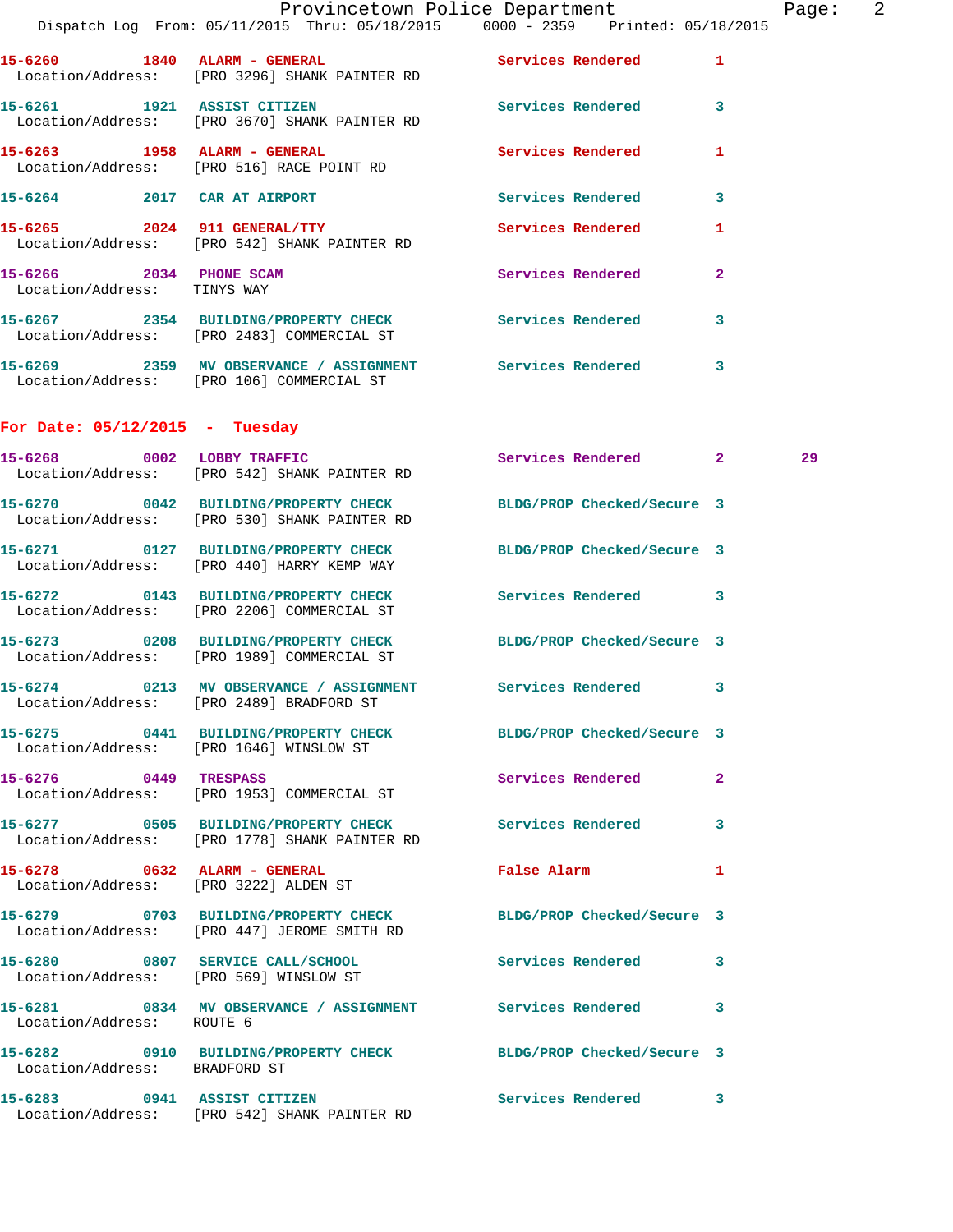Dispatch Log From: 05/11/2015 Thru: 05/18/2015 0000 - 2359 Printed: 05/18/2015

| 15-6284 1027 MV STOP                                                    | Location/Address: [PRO 2521] ROUTE 6                                                                 | <b>VERBAL WARNING</b>      | 3              |   |
|-------------------------------------------------------------------------|------------------------------------------------------------------------------------------------------|----------------------------|----------------|---|
|                                                                         | 15-6285 1053 COMPLAINT<br>Location/Address: [PRO 3770] COMMERCIAL ST                                 | Services Rendered          | 3              |   |
|                                                                         | 15-6287 1200 ASSIST CITIZEN<br>Location/Address: [PRO 1158] WINSLOW ST                               | <b>Services Rendered</b>   | 3              |   |
|                                                                         | 15-6288 1314 ASSIST CITIZEN<br>Location/Address: [PRO 1158] WINSLOW ST                               | <b>Services Rendered</b>   | 3              |   |
|                                                                         | 15-6289 1355 ASSIST CITIZEN/LOCKBOX<br>Location/Address: [PRO 1158] WINSLOW ST                       | Services Rendered          | 3              |   |
|                                                                         | 15-6290 1437 SHOPLIFTING<br>Location/Address: [PRO 3446] COMMERCIAL ST                               | <b>Services Rendered</b>   | 3              |   |
|                                                                         | 15-6291 1507 PARK, WALK & TALK<br>Location/Address: [PRO 105] COMMERCIAL ST                          | Services Rendered          | $\overline{2}$ |   |
|                                                                         | 15-6292 1516 ASSIST CITIZEN<br>Location/Address: [PRO 542] SHANK PAINTER RD                          | <b>Services Rendered</b>   | 3              | 1 |
| Location/Address: [PRO 3222] ALDEN ST                                   | 15-6293 1519 MEDICAL EMERGENCY                                                                       | Transported to Hospital    | 1              |   |
|                                                                         | 15-6294 1520 FOLLOW UP<br>Location/Address: [PRO 3670] SHANK PAINTER RD                              | Could Not Locate           | $\mathbf{2}$   |   |
| 15-6296 1554 MV STOP<br>Location/Address: ROUTE 6 + SNAIL RD            |                                                                                                      | <b>VERBAL WARNING</b>      | 3              |   |
| Location/Address: [PRO 2539] RYDER ST                                   | 15-6297 1605 BUILDING/PROPERTY CHECK BLDG/PROP Checked/Secure 3                                      |                            |                |   |
|                                                                         | 15-6298 1608 MV OBSERVANCE / ASSIGNMENT VERBAL WARNING<br>Location/Address: [PRO 43] BRADFORD ST     |                            | 3              |   |
|                                                                         | 15-6300 1612 MV STOP<br>Location/Address: [PRO 444] HIGH POLE HILL                                   | <b>Services Rendered</b>   | 3              |   |
|                                                                         | 15-6301 1639 BUILDING/PROPERTY CHECK Services Rendered<br>Location/Address: [PRO 3430] COMMERCIAL ST |                            | 3              |   |
| 15-6302 1650 LOOSE DOG                                                  | Location/Address: [PRO 523] COMMERCIAL ST                                                            | Services Rendered          | 2              |   |
|                                                                         | 15-6303 1719 MEDICAL EMERGENCY<br>Location/Address: [PRO 2622] COMMERCIAL ST                         | Services Rendered          | $\mathbf{1}$   |   |
| 15-6305 1824 MEDICAL EMERGENCY<br>Location/Address: [PRO 3222] ALDEN ST |                                                                                                      | Transported to Hospital    | 1              |   |
| 15-6306 1830 RENTAL SCAM                                                | Location/Address: [PRO 2605] COMMERCIAL ST                                                           | Services Rendered          | $\mathbf{2}$   |   |
| 15-6308 1924 MV STOP                                                    | Location/Address: [PRO 399] COMMERCIAL ST                                                            | <b>VERBAL WARNING</b>      | 3              |   |
| 15-6310 1948 FOLLOW UP                                                  | Location/Address: [PRO 3670] SHANK PAINTER RD                                                        | Services Rendered          | $\mathbf{2}$   |   |
|                                                                         | 15-6312 2020 ASSIST CITIZEN<br>Location/Address: [PRO 542] SHANK PAINTER RD                          | Services Rendered          | 3              |   |
|                                                                         | 15-6311 2021 BUILDING/PROPERTY CHECK<br>Location/Address: [PRO 182] COMMERCIAL ST                    | BLDG/PROP Checked/Secure 3 |                |   |
| 15-6314<br>2136 MV STOP                                                 | Location: [PRO 3431] LOPES SQUARE                                                                    | <b>VERBAL WARNING</b>      | 3              |   |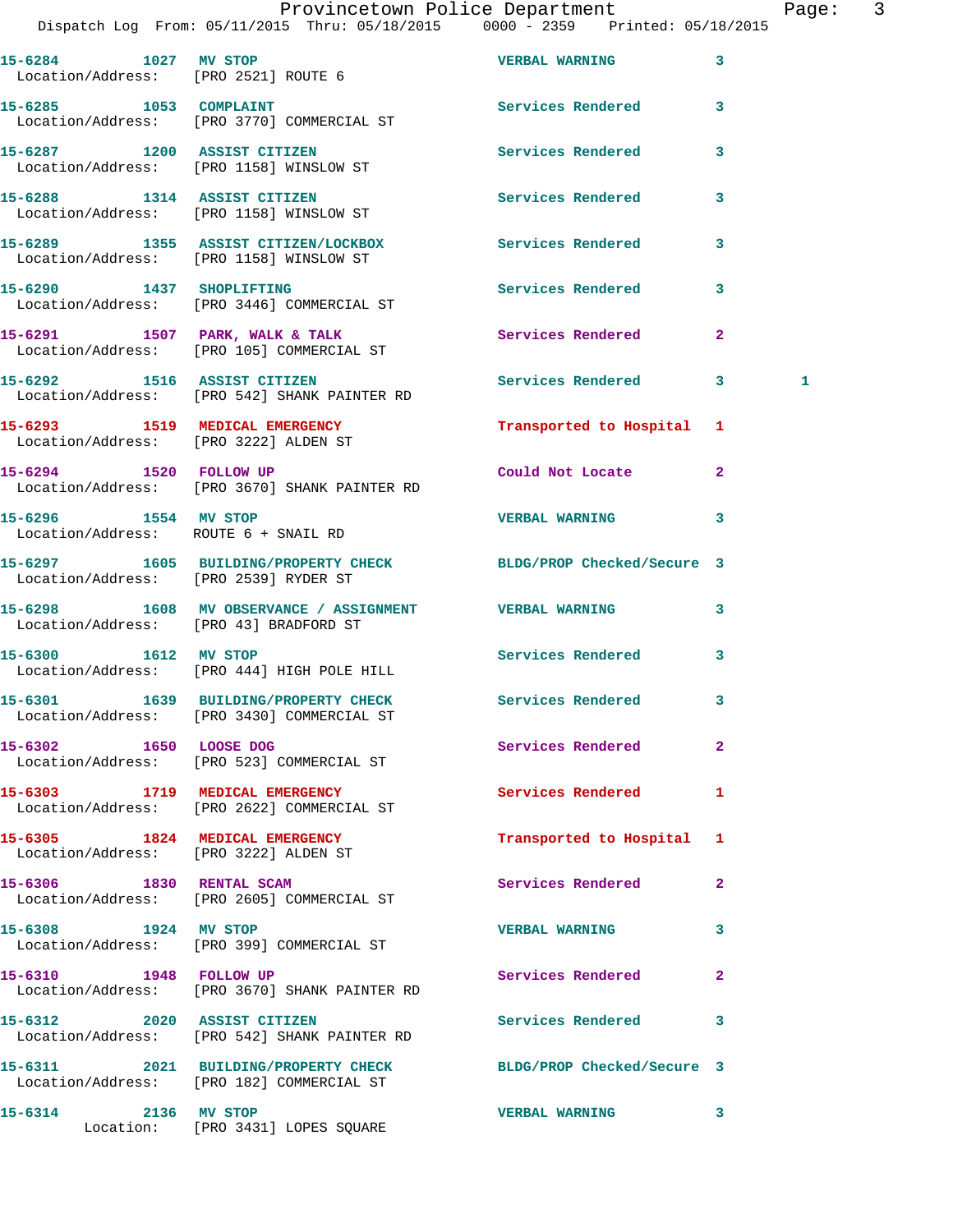Dispatch Log From: 05/11/2015 Thru: 05/18/2015 0000 - 2359 Printed: 05/18/2015 **15-6315 2322 ASSIST AGENCY / DOMESTIC Taken/Referred to Other 3**  Location/Address: [TRU] S HIGHLAND RD **15-6317 2359 BUILDING/PROPERTY CHECK BLDG/PROP Checked/Secure 3**  Location/Address: [PRO 3296] SHANK PAINTER RD **For Date: 05/13/2015 - Wednesday 15-6316 0000 LOBBY TRAFFIC Services Rendered 2 27**  Location/Address: [PRO 542] SHANK PAINTER RD **15-6318 0026 BUILDING/PROPERTY CHECK BLDG/PROP Checked/Secure 3**  Location/Address: [PRO 530] SHANK PAINTER RD **15-6319 0112 ALARM - GENERAL False Alarm 1**  Location/Address: [PRO 2095] FRANKLIN ST **15-6320 0136 BUILDING/PROPERTY CHECK BLDG/PROP Checked/Secure 3**  Location/Address: [PRO 1638] COMMERCIAL ST **15-6321 0140 BUILDING/PROPERTY CHECK BLDG/PROP Checked/Secure 3**  Location/Address: [PRO 2539] RYDER ST **15-6322 0153 BUILDING/PROPERTY CHECK BLDG/PROP Checked/Secure 3**  Location/Address: [PRO 444] HIGH POLE HILL **15-6323 0217 BUILDING/PROPERTY CHECK BLDG/PROP Checked/Secure 3**  Location/Address: [PRO 447] JEROME SMITH RD **15-6324** 0229 COMPLAINT SPOKEN TO 3 Location/Address: [PRO 542] SHANK PAINTER RD **15-6325 0241 ALARM - GENERAL False Alarm 1**  Location/Address: [PRO 3222] ALDEN ST 15-6326 0309 COMPLAINT **Services Rendered** 3 Location/Address: [PRO 105] COMMERCIAL ST **15-6327 0326 BUILDING/PROPERTY CHECK BLDG/PROP Checked/Secure 3**  Location/Address: [PRO 2713] COMMERCIAL ST **15-6328 0333 BUILDING/PROPERTY CHECK BLDG/PROP Checked/Secure 3**  Location/Address: [PRO 440] HARRY KEMP WAY **15-6329 0706 BUILDING/PROPERTY CHECK BLDG/PROP Checked/Secure 3**  Location/Address: [PRO 447] JEROME SMITH RD 15-6330 0714 COMPLAINT **Services Rendered** 3 Location/Address: [PRO 542] SHANK PAINTER RD **15-6331 0758 BIKE GENERAL Services Rendered 2 1**  Location/Address: [PRO 519] RACE POINT RD **15-6333 0927 MV OBSERVANCE / ASSIGNMENT Services Rendered 3**  Location/Address: [PRO 2521] ROUTE 6 **15-6334 0933 MV STOP VERBAL WARNING 3**  Location/Address: [PRO 2521] ROUTE 6 **15-6335 0942 MV STOP VERBAL WARNING 3** 

 Location/Address: HARRY KEMP WAY + CONWELL ST **15-6336 0954 TRESPASS/FOLLOW UP Could Not Locate 2**  Location/Address: [PRO 2946] COMMERCIAL ST **15-6337 1001 BUILDING/PROPERTY CHECK BLDG/PROP Checked/Secure 3**  Location/Address: [PRO 3259] MACMILLAN WHARF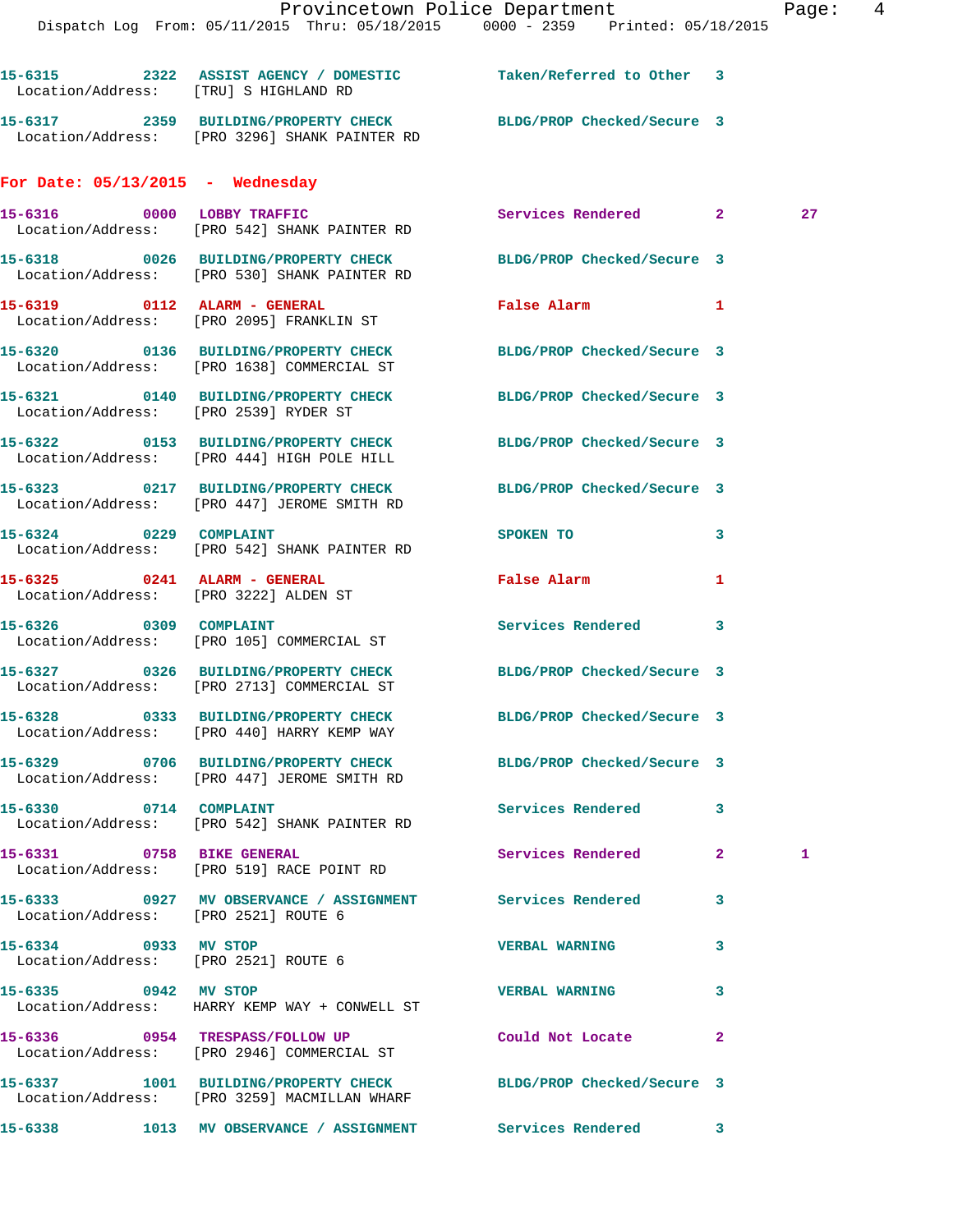|                                                           | Provincetown Police Department<br>Dispatch Log From: 05/11/2015 Thru: 05/18/2015 0000 - 2359 Printed: 05/18/2015  |                                             | Page: 5        |  |
|-----------------------------------------------------------|-------------------------------------------------------------------------------------------------------------------|---------------------------------------------|----------------|--|
|                                                           | Location/Address: WINSLOW ST + MAYFLOWER ST                                                                       |                                             |                |  |
|                                                           | 15-6339 1030 FOUND KEYS<br>Location/Address: [PRO 2490] PROVINCELANDS RD                                          | Services Rendered 3                         |                |  |
|                                                           | 15-6340 1040 LOST JACKET AND WALLET Services Rendered 3<br>Location/Address: [PRO 542] SHANK PAINTER RD           |                                             |                |  |
| Location/Address: [PRO 2513] ROUTE 6                      | 15-6341 1056 MV OBSERVANCE / ASSIGNMENT Services Rendered 3                                                       |                                             |                |  |
| 15-6342 1123 FOLLOW UP<br>Location/Address: COMMERCIAL ST |                                                                                                                   | SPOKEN TO                                   | $\overline{2}$ |  |
|                                                           | 15-6343 1201 BUILDING/PROPERTY CHECK BLDG/PROP Checked/Secure 3<br>Location/Address: [PRO 3317] CEMETERY RD       |                                             |                |  |
|                                                           | 15-6344 1202 BUILDING/PROPERTY CHECK BLDG/PROP Checked/Secure 3<br>Location/Address: [PRO 3318] CEMETERY RD       |                                             |                |  |
| 15-6345 1202 HAZARDS                                      | Location/Address: [PRO 2187] BRADFORD ST                                                                          | Services Rendered 2                         |                |  |
|                                                           | 15-6346 1212 SERVE RESTRAINING ORDER<br>Location/Address: [PRO 395] COMMERCIAL ST                                 | No Action Required 2                        |                |  |
|                                                           | 15-6347 1258 SERVE RESTRAINING ORDER Could Not Locate<br>Location/Address: [PRO 395] COMMERCIAL ST                |                                             | $\mathbf{2}$   |  |
|                                                           | 15-6348 1309 NOISE COMPLAINT<br>Location/Address: [PRO 2702] COMMERCIAL ST                                        | Services Rendered                           | 3              |  |
|                                                           | 15-6349 1316 PARK, WALK & TALK<br>Location/Address: [PRO 105] COMMERCIAL ST                                       | Services Rendered                           | $\mathbf{2}$   |  |
| 15-6350 1317 SCAM                                         | Location/Address: [PRO 542] SHANK PAINTER RD                                                                      | SPOKEN TO                                   | $\mathbf{2}$   |  |
| 15-6351 1319 ALARM TESTING                                | Location/Address: [PRO 2702] COMMERCIAL ST                                                                        | <b>Services Rendered</b>                    | 1              |  |
| Location/Address: [PRO 2479] ROUTE 6                      | 15-6352 1347 POSSIBLE MV DISABLED                                                                                 | <b>Services Rendered</b>                    | $\mathbf{2}$   |  |
|                                                           | 15-6354 1356 PARKING COMPLAINT / GENERAL Could Not Locate<br>Location/Address: [PRO 105] COMMERCIAL ST            |                                             | 3              |  |
|                                                           | 15-6355 1407 PARK, WALK & TALK<br>Location/Address: [PRO 2500] COMMERCIAL ST                                      | Services Rendered 2                         |                |  |
|                                                           | 15-6356 1425 ASSIST AGENCY / MUTUAL AID Taken/Referred to Other 3<br>Location/Address: [PRO 542] SHANK PAINTER RD |                                             |                |  |
| 15-6357 1433 LOST DOG                                     | Location/Address: [PRO 2580] ROUTE 6                                                                              | Services Rendered 2                         |                |  |
| 15-6359 1443 BIKE GENERAL                                 | Location/Address: [PRO 208] COMMERCIAL ST                                                                         | Taken/Referred to Other 2                   |                |  |
|                                                           | 15-6360 1510 BURGLAR ALARM<br>Location/Address: [PRO 2329] TELEGRAPH HILL RD                                      | False Alarm <b>Exercise Service Service</b> | $\mathbf{1}$   |  |
|                                                           | 15-6361 1534 PARK, WALK & TALK<br>Location/Address: [PRO 105] COMMERCIAL ST                                       | Services Rendered 2                         |                |  |
|                                                           | 15-6362 1624 BUILDING/PROPERTY CHECK BLDG/PROP Checked/Secure 3<br>Location/Address: [PRO 447] JEROME SMITH RD    |                                             |                |  |
|                                                           | 15-6363 1654 BUILDING/PROPERTY CHECK<br>Location/Address: [PRO 2483] COMMERCIAL ST                                | BLDG/PROP Checked/Secure 3                  |                |  |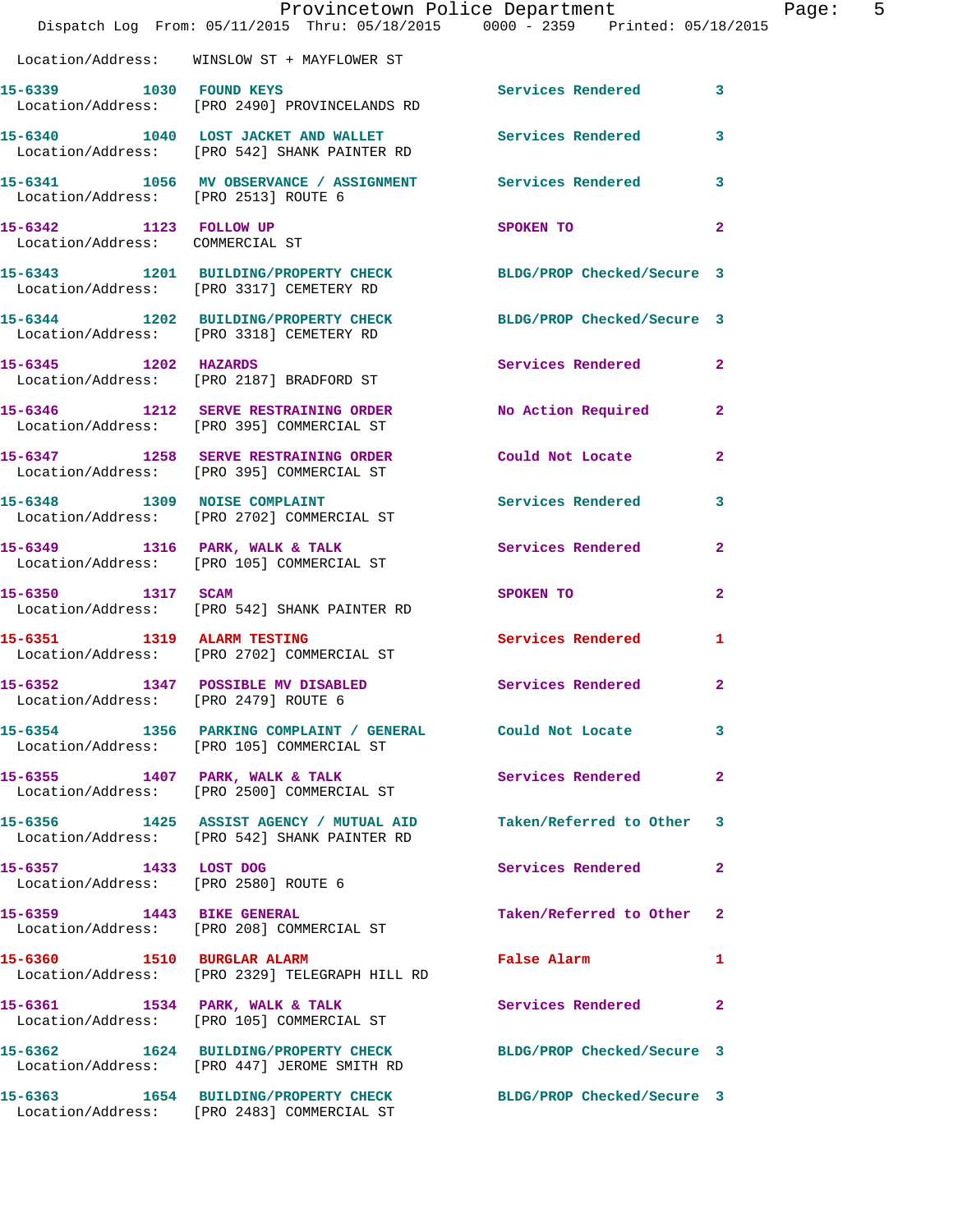|                                      | Provincetown Police Department The Rage: 6<br>Dispatch Log From: 05/11/2015 Thru: 05/18/2015 0000 - 2359 Printed: 05/18/2015 |                                             |              |    |  |
|--------------------------------------|------------------------------------------------------------------------------------------------------------------------------|---------------------------------------------|--------------|----|--|
|                                      | 15-6365 1752 THREATS<br>Location/Address: [PRO 2420] BRADFORD ST                                                             | SPOKEN TO                                   | $\mathbf{2}$ |    |  |
|                                      | 15-6364 1754 PROPERTY DAMAGE<br>Location/Address: [PRO 1470] CONWELL ST                                                      | SPOKEN TO                                   | 3            |    |  |
|                                      | 15-6367 1911 TRUCK DAMAGED OVERHANG SPOKEN TO<br>Location/Address: [PRO 3121] COMMERCIAL ST                                  |                                             | 1            |    |  |
|                                      | 15-6368 2023 PARK, WALK & TALK STARE Services Rendered Location/Address: [PRO 350] COMMERCIAL ST                             |                                             | $\mathbf{2}$ |    |  |
|                                      | 15-6369 2113 BUILDING/PROPERTY CHECK<br>Location/Address: [PRO 519] RACE POINT RD                                            | BLDG/PROP Checked/Secure 3                  |              |    |  |
|                                      | 15-6370 2352 ALARM - GENERAL <b>Example 2352</b> ALARM - GENERAL<br>Location/Address: [PRO 2535] COMMERCIAL ST               |                                             | $\mathbf{1}$ |    |  |
| For Date: $05/14/2015$ - Thursday    |                                                                                                                              |                                             |              |    |  |
|                                      | 15-6371 0001 LOBBY TRAFFIC<br>Location/Address: [PRO 542] SHANK PAINTER RD                                                   | Services Rendered 2                         |              | 25 |  |
|                                      | 15-6372 0029 BUILDING/PROPERTY CHECK BLDG/PROP Checked/Secure 3<br>Location/Address: [PRO 530] SHANK PAINTER RD              |                                             |              |    |  |
|                                      | 15-6373 0034 MV OBSERVANCE / ASSIGNMENT Services Rendered 3<br>Location/Address: CAPTAIN BERTIE RD + SHANK PAINTER RD        |                                             |              |    |  |
|                                      | 15-6374 0045 BUILDING/PROPERTY CHECK BLDG/PROP Checked/Secure 3<br>Location/Address: [PRO 2713] COMMERCIAL ST                |                                             |              |    |  |
|                                      | 15-6375 0057 MV OBSERVANCE / ASSIGNMENT Services Rendered 3<br>Location/Address: [PRO 2489] BRADFORD ST                      |                                             |              |    |  |
|                                      | 15-6376 0109 BUILDING/PROPERTY CHECK BLDG/PROP Checked/Secure 3<br>Location/Address: [PRO 1886] BRADFORD ST                  |                                             |              |    |  |
|                                      | 15-6377 0114 MV OBSERVANCE / ASSIGNMENT Services Rendered 3<br>Location/Address: HOWLAND ST + BRADFORD ST                    |                                             |              |    |  |
|                                      | 15-6378 0151 BUILDING/PROPERTY CHECK<br>Location/Address: [PRO 1638] COMMERCIAL ST                                           | BLDG/PROP Checked/Secure 3                  |              |    |  |
|                                      | 15-6379 0201 BUILDING/PROPERTY CHECK BLDG/PROP Checked/Secure 3<br>Location/Address: [PRO 2898] JEROME SMITH RD              |                                             |              |    |  |
| 15-6380 0211 ALARM - GENERAL         | Location/Address: [PRO 3222] ALDEN ST                                                                                        | False Alarm <b>Exercise Service Service</b> | $\mathbf{1}$ |    |  |
|                                      | 15-6381 0428 BUILDING/PROPERTY CHECK Services Rendered<br>Location/Address: [PRO 3259] MACMILLAN WHARF                       |                                             | 3            |    |  |
|                                      | 15-6382 0507 BUILDING/PROPERTY CHECK BLDG/PROP Checked/Secure 3<br>Location/Address: [PRO 1778] SHANK PAINTER RD             |                                             |              |    |  |
|                                      | 15-6383 0549 ALARM - GENERAL<br>Location/Address: [PRO 3222] ALDEN ST                                                        | False Alarm <b>Example</b>                  | 1            |    |  |
| Location/Address: [PRO 3287] ROUTE 6 | 15-6384 0729 BUILDING/PROPERTY CHECK BLDG/PROP Checked/Secure 3                                                              |                                             |              |    |  |
| Location/Address: [PRO 521] ROUTE 6  | 15-6385 0742 MV OBSERVANCE / ASSIGNMENT Services Rendered 3                                                                  |                                             |              |    |  |
|                                      | 15-6386 0742 ALARM - FIRE<br>Location/Address: [PRO 3430] COMMERCIAL ST                                                      | False Alarm <b>Example 20</b>               | 1            |    |  |
|                                      | 15-6387 0752 TRAFFIC CONTROL<br>Location/Address: [PRO 3430] COMMERCIAL ST                                                   | <b>Services Rendered</b>                    | 3            |    |  |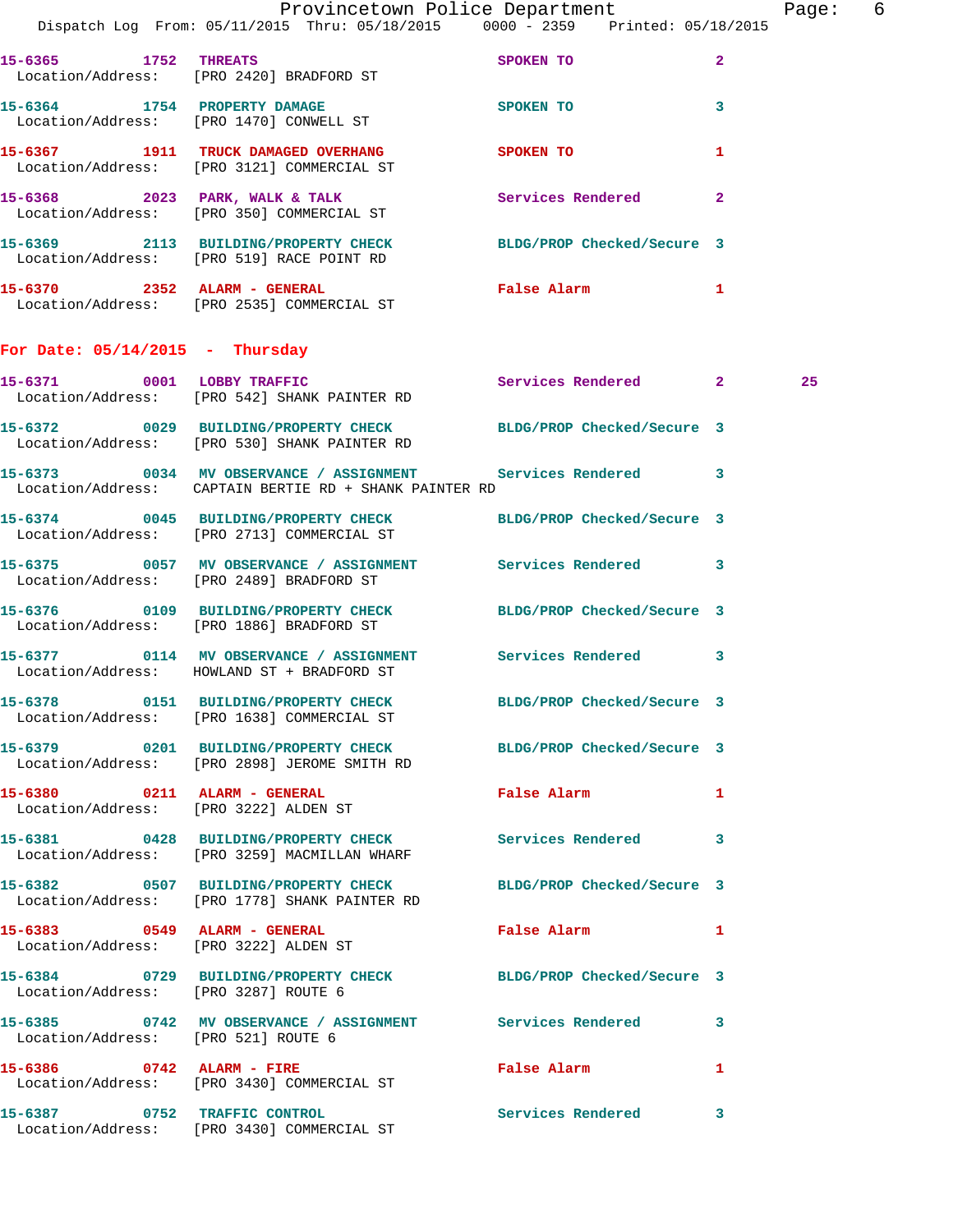Dispatch Log From: 05/11/2015 Thru: 05/18/2015 0000 - 2359 Printed: 05/18/2015

|                                                              | 15-6388 0813 AT THE SCHOOL CONTROL Services Rendered<br>Location/Address: [PRO 569] WINSLOW ST                |                          | 3                 |
|--------------------------------------------------------------|---------------------------------------------------------------------------------------------------------------|--------------------------|-------------------|
| 15-6389 0813 COURT<br>Location: [OT] O.D.C.                  |                                                                                                               | Services Rendered        | 3                 |
| 15-6391 0820 ALARM - WORK<br>Location/Address: COMMERCIAL ST |                                                                                                               | No Action Required       | 1                 |
|                                                              | 15-6390 0821 MV OBSERVANCE / ASSIGNMENT Services Rendered<br>Location/Address: WINSLOW ST + MAYFLOWER ST      |                          | 3                 |
|                                                              | 15-6392 0825 BUILDING/PROPERTY CHECK BLDG/PROP Checked/Secure 3<br>Location/Address: [PRO 2500] COMMERCIAL ST |                          |                   |
|                                                              | 15-6393 0857 ALARM - WORK<br>Location/Address: [PRO 3670] SHANK PAINTER RD                                    | <b>Services Rendered</b> | $\mathbf{1}$<br>1 |
|                                                              | 15-6394 0916 MV COMPLAINT<br>Location/Address: [PRO 2500] COMMERCIAL ST                                       | Could Not Locate         | $\mathbf{2}$      |
|                                                              | 15-6395 0941 BUILDING/PROPERTY CHECK BLDG/PROP Checked/Secure 3<br>Location/Address: [PRO 3317] CEMETERY RD   |                          |                   |
|                                                              | 15-6396 0942 BUILDING/PROPERTY CHECK BLDG/PROP Checked/Secure 3<br>Location/Address: [PRO 3318] CEMETERY RD   |                          |                   |
|                                                              | 15-6397 1005 MISSING PERSON<br>Location/Address: [PRO 542] SHANK PAINTER RD                                   | <b>Services Rendered</b> | 1                 |
|                                                              | 15-6398 1012 RETURN LIC<br>Location/Address: [PRO 542] SHANK PAINTER RD                                       | Services Rendered        | 3                 |
| 15-6399 1104 ALARM - FIRE                                    | Location/Address: [PRO 3392] COMMERCIAL ST                                                                    | Services Rendered        | 1                 |
|                                                              | 15-6400 1126 SUSPICIOUS ACTIVITY<br>Location/Address: [PRO 146] COMMERCIAL ST                                 | Could Not Locate         | $\mathbf{2}$      |
|                                                              | 15-6401 1131 VERBAL 89/4A<br>Location/Address: [PRO 2577] BRADFORD ST                                         | <b>VERBAL WARNING</b>    | 3                 |
|                                                              | 15-6402 1140 PARK, WALK & TALK<br>Location/Address: COTTAGE ST + COMMERCIAL ST                                | Services Rendered        | $\mathbf{2}$      |
| Location/Address: [PRO 571] ALDEN ST                         | 15-6403 1154 BUILDING/PROPERTY CHECK BLDG/PROP Checked/Secure 3                                               |                          |                   |
|                                                              | 15-6404 1156 ANIMAL WELFARE MEETING<br>Location/Address: [PRO 488] MAYFLOWER ST                               | Services Rendered        | $\mathbf{2}$      |
|                                                              | 15-6405 1216 ALARM SOUNDING<br>Location/Address: [PRO 633] BERRY LN                                           | <b>Services Rendered</b> | 1                 |
| Location/Address: SEASHORE PARK DR                           | 15-6406 1243 LOST CELLPHONE/CARDS Services Rendered                                                           |                          | 3                 |
|                                                              | 15-6407 1341 NECK PAIN/TRANSPORT<br>Location/Address: [PRO 569] WINSLOW ST                                    | Transported to Hospital  | 1                 |
|                                                              | 15-6410 1410 PARK, WALK & TALK<br>Location/Address: [PRO 2755] COMMERCIAL ST                                  | Services Rendered        | $\mathbf{2}$      |
| Location/Address: COMMERCIAL ST                              | 15-6411 1414 PARK, WALK & TALK                                                                                | Services Rendered        | $\mathbf{2}$      |
|                                                              | 15-6412 1422 VERBAL DEFECTIVE<br>Location/Address: [PRO 3004] BRADFORD ST                                     | <b>VERBAL WARNING</b>    | 3                 |
|                                                              | 15-6413 1428 VERBAL INSPECTION                                                                                | <b>VERBAL WARNING</b>    | 3                 |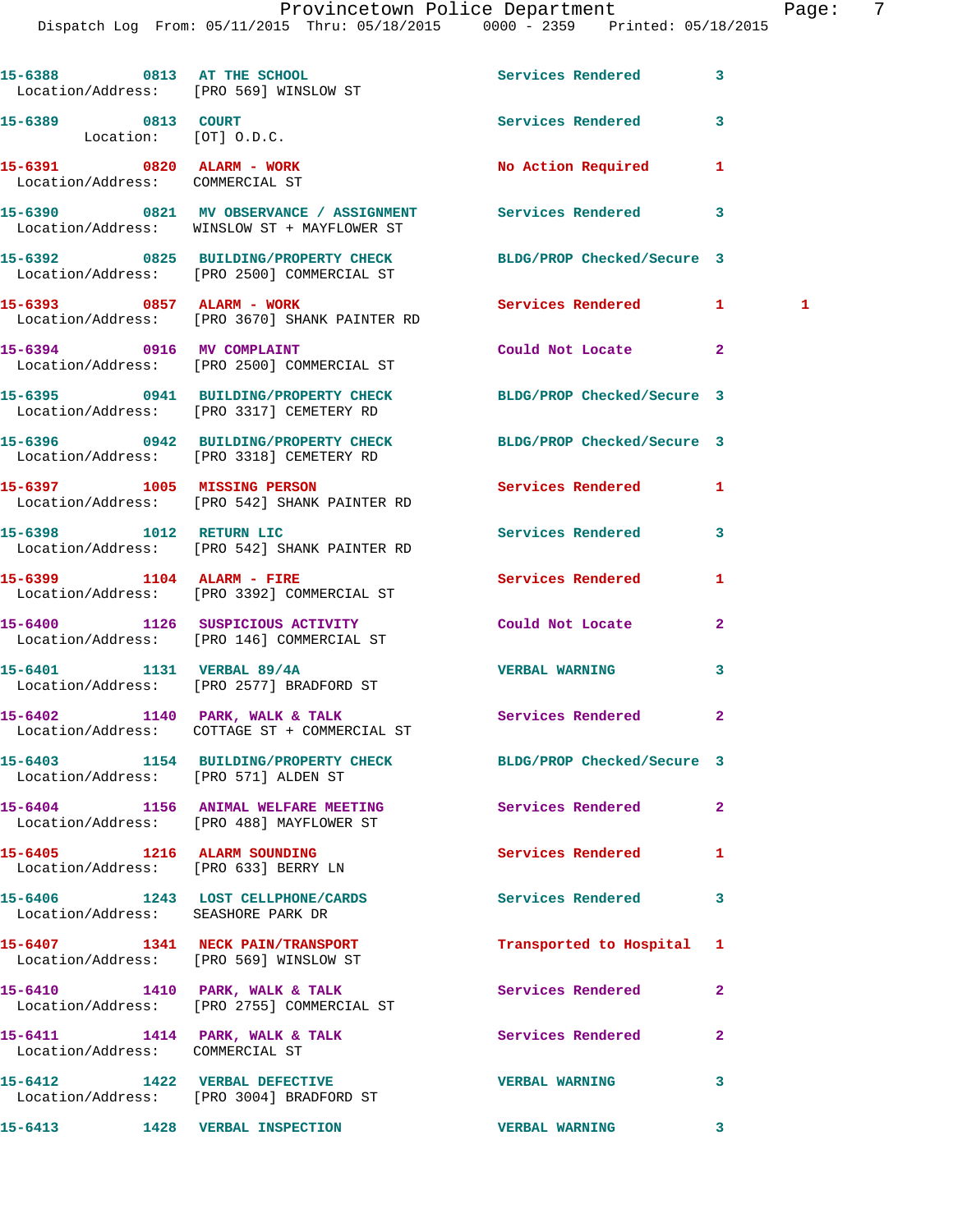|                                      | Dispatch Log From: 05/11/2015 Thru: 05/18/2015 0000 - 2359 Printed: 05/18/2015                                 | Provincetown Police Department |              | Page: 8 |  |
|--------------------------------------|----------------------------------------------------------------------------------------------------------------|--------------------------------|--------------|---------|--|
|                                      | Location/Address: HOWLAND ST + BRADFORD ST                                                                     |                                |              |         |  |
|                                      | 15-6414 1434 BUILDING/PROPERTY CHECK BLDG/PROP Checked/Secure 3<br>Location/Address: [PRO 2483] COMMERCIAL ST  |                                |              |         |  |
|                                      | 15-6415 1447 TWO RINGS LOST<br>Location/Address: [PRO 542] SHANK PAINTER RD                                    | Services Rendered 3            |              |         |  |
| Location/Address: CONWELL ST         | 15-6416 1505 MV OBSERVANCE / ASSIGNMENT Services Rendered 3                                                    |                                |              |         |  |
| Location/Address: CONWELL ST         | 15-6417 1525 MV OBSERVANCE / ASSIGNMENT Services Rendered 3                                                    |                                |              |         |  |
|                                      | 15-6418 1545 DISORDERLY/NO TRESPASS ORDER Services Rendered 2<br>Location/Address: [PRO 43] BRADFORD ST        |                                |              |         |  |
|                                      | 15-6419 1643 BUILDING/PROPERTY CHECK BLDG/PROP Checked/Secure 3<br>Location/Address: [PRO 2540] RACE POINT RD  |                                |              |         |  |
| Location/Address: [PRO 2513] ROUTE 6 | 15-6420 1650 MV OBSERVANCE / ASSIGNMENT Services Rendered 3                                                    |                                |              |         |  |
|                                      | 15-6421 1705 VERBAL SPEED<br>Location/Address: SANDY HILL LN + ROUTE 6                                         | <b>VERBAL WARNING</b>          | $\mathbf{3}$ |         |  |
|                                      | 15-6422 1712 VERBAL IMPROPER TURN TERBAL WARNING<br>Location/Address: [PRO 3670] SHANK PAINTER RD              |                                | 3            |         |  |
|                                      | 15-6423 2016 BUILDING/PROPERTY CHECK BLDG/PROP Checked/Secure 3<br>Location/Address: [PRO 519] RACE POINT RD   |                                |              |         |  |
|                                      | 15-6424 2021 BUILDING/PROPERTY CHECK Services Rendered 3<br>Location/Address: [PRO 564] BAYBERRY AVE           |                                |              |         |  |
|                                      | 15-6425 2049 MV OBSERVANCE / ASSIGNMENT Services Rendered 3<br>Location/Address: [PRO 1566] CONWELL ST         |                                |              |         |  |
|                                      | 15-6426 2111 BUILDING/PROPERTY CHECK BLDG/PROP Checked/Secure 3<br>Location/Address: [PRO 2206] COMMERCIAL ST  |                                |              |         |  |
| 15-6427 2145 VERBAL DEFECTIVE        | Location/Address: SANDY HILL LN + ROUTE 6                                                                      | <b>VERBAL WARNING</b> 3        |              |         |  |
|                                      | 15-6428 2202 BUILDING/PROPERTY CHECK BLDG/PROP Checked/Secure 3<br>Location/Address: [PRO 182] COMMERCIAL ST   |                                |              |         |  |
|                                      | 15-6429 2216 BUILDING/PROPERTY CHECK BLDG/PROP Checked/Secure 3<br>Location/Address: [PRO 554] TREMONT ST      |                                |              |         |  |
|                                      | 15-6430 2227 VERBAL STOP SIGN<br>Location/Address: HOWLAND ST + HARRY KEMP WAY                                 | <b>VERBAL WARNING</b>          | 3            |         |  |
|                                      | 15-6431 2252 LOBBY TRAFFIC<br>Location/Address: [PRO 542] SHANK PAINTER RD                                     | Services Rendered 3            |              | 34      |  |
|                                      | 15-6432 2300 FALL/HEAD LACERATION<br>Location/Address: COMMERCIAL ST + CARVER ST                               | Transported to Hospital 1      |              |         |  |
|                                      | 15-6434 2333 BUILDING/PROPERTY CHECK BLDG/PROP Checked/Secure 3<br>Location/Address: [PRO 105] COMMERCIAL ST   |                                |              |         |  |
|                                      | 15-6436 2338 LOST WALLET ITEMS<br>Location/Address: [PRO 542] SHANK PAINTER RD                                 | Services Rendered 3            |              |         |  |
|                                      | 15-6437 2344 BUILDING/PROPERTY CHECK BLDG/PROP Checked/Secure 3<br>Location/Address: [PRO 447] JEROME SMITH RD |                                |              |         |  |
|                                      |                                                                                                                |                                |              |         |  |

Location/Address: [PRO 182] COMMERCIAL ST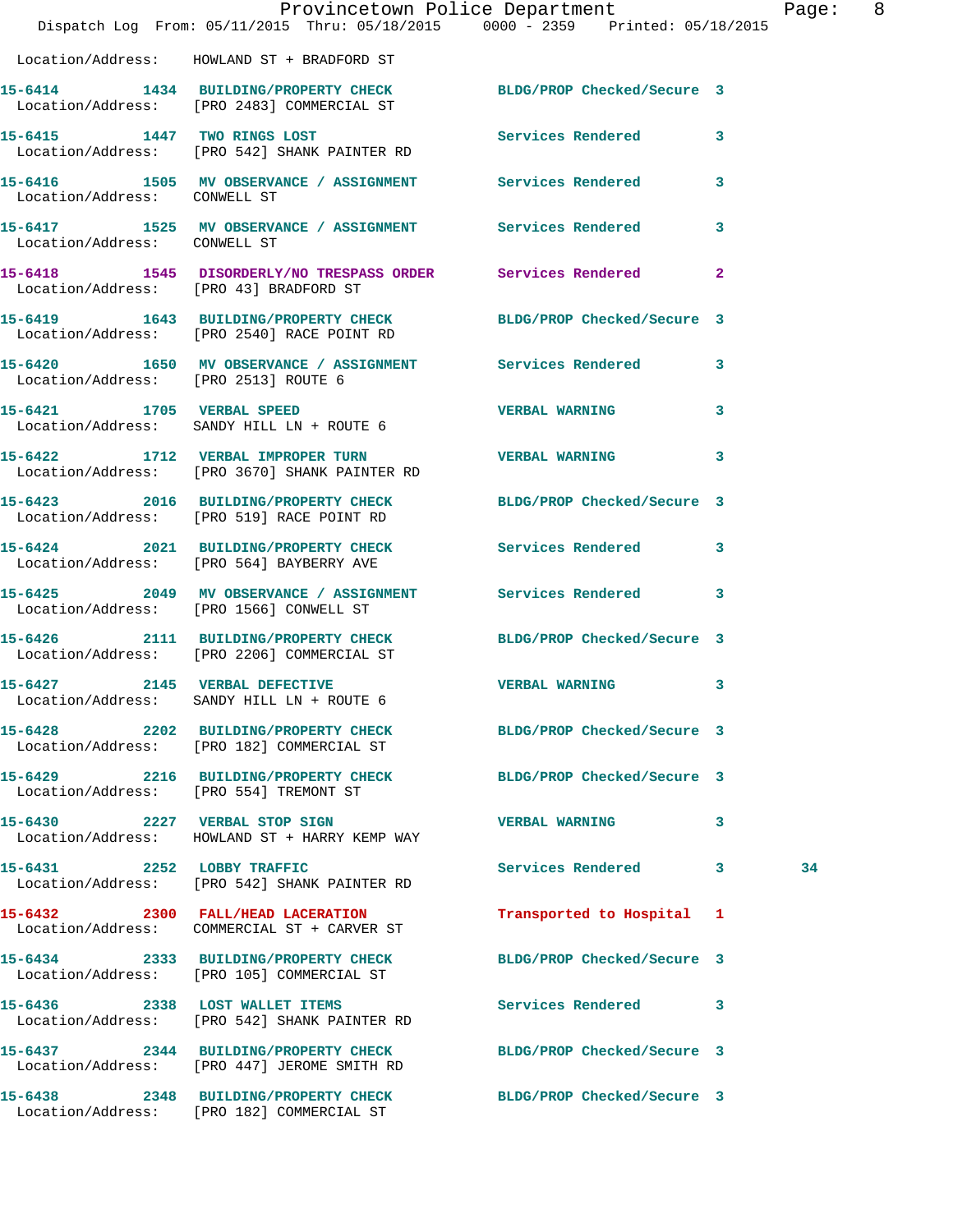| 15-6439           | 2358 | MV OBSERVANCE / ASSIGNMENT | Services Rendered |  |
|-------------------|------|----------------------------|-------------------|--|
| Location/Address: |      | FRO 5301 SHANK PAINTER RD  |                   |  |

## **For Date: 05/15/2015 - Friday**

|                                                                   | 15-6440 0040 BUILDING/PROPERTY CHECK<br>Location/Address: [PRO 1645] HARRY KEMP WAY    | BLDG/PROP Checked/Secure 3 |                         |
|-------------------------------------------------------------------|----------------------------------------------------------------------------------------|----------------------------|-------------------------|
|                                                                   | 15-6441 0044 MV OBSERVANCE / ASSIGNMENT<br>Location/Address: HOWLAND ST + BRADFORD ST  | Services Rendered 3        |                         |
|                                                                   | 15-6442 0046 BUILDING/PROPERTY CHECK<br>Location/Address: [PRO 3430] COMMERCIAL ST     | BLDG/PROP Checked/Secure 3 |                         |
| 15-6443 0118 MV STOP                                              | Location/Address: [PRO 1758] BRADFORD ST                                               | <b>VERBAL WARNING</b>      | $\overline{\mathbf{3}}$ |
|                                                                   | 15-6444 0138 BUILDING/PROPERTY CHECK<br>Location/Address: [PRO 306] COMMERCIAL ST      | BLDG/PROP Checked/Secure 3 |                         |
|                                                                   | 15-6445 0143 BUILDING/PROPERTY CHECK<br>Location/Address: [PRO 2490] PROVINCELANDS RD  | BLDG/PROP Checked/Secure 3 |                         |
|                                                                   | 15-6446 0148 MV OBSERVANCE / ASSIGNMENT<br>Location/Address: [PRO 3231] BRADFORD ST    | Services Rendered 3        |                         |
|                                                                   | 15-6447 0318 BUILDING/PROPERTY CHECK<br>Location/Address: [PRO 3296] SHANK PAINTER RD  | BLDG/PROP Checked/Secure 3 |                         |
|                                                                   | 15-6448 0340 BUILDING/PROPERTY CHECK<br>Location/Address: [PRO 106] COMMERCIAL ST      | Services Rendered 3        |                         |
|                                                                   | 15-6449 0349 BUILDING/PROPERTY CHECK<br>Location/Address: [PRO 1646] WINSLOW ST        | BLDG/PROP Checked/Secure 3 |                         |
|                                                                   | 15-6450 0450 BUILDING/PROPERTY CHECK<br>Location/Address: [PRO 1778] SHANK PAINTER RD  | BLDG/PROP Checked/Secure 3 |                         |
|                                                                   | 15-6451 0513 MV OBSERVANCE / ASSIGNMENT<br>Location/Address: [PRO 447] JEROME SMITH RD | Services Rendered 3        |                         |
| Location/Address: [PRO 521] ROUTE 6                               | 15-6452 0519 BUILDING/PROPERTY CHECK                                                   | Services Rendered 3        |                         |
|                                                                   | 15-6453 0524 BUILDING/PROPERTY CHECK<br>Location/Address: [PRO 3259] MACMILLAN WHARF   | BLDG/PROP Checked/Secure 3 |                         |
| 15-6454 0658 MV COMPLAINT<br>Location/Address: ROUTE 6 + SNAIL RD |                                                                                        | Services Rendered 2        |                         |
| Location/Address: [PRO 414] CONWELL ST                            | 15-6455 0659 ANIMAL CALL/RACCOONS                                                      | Services Rendered          |                         |
| 15-6456 0802 FOUND RING                                           | Location/Address: [PRO 197] COMMERCIAL ST                                              | <b>Services Rendered</b>   | $\mathbf{3}$            |
| 15-6457 0815 INJURED COYOTE<br>Location/Address: BRADFORD ST EXT  |                                                                                        | <b>GONE ON ARRIVAL</b>     | $\mathbf{2}$            |
|                                                                   | 15-6458 0817 LOST WALLET<br>Location/Address: [PRO 3607] BRADFORD ST                   | Services Rendered          | $\overline{\mathbf{3}}$ |
|                                                                   | 15-6459 0832 BUILDING/PROPERTY CHECK<br>Location/Address: [PRO 2206] COMMERCIAL ST     | BLDG/PROP Checked/Secure 3 |                         |
|                                                                   | 15-6460 0840 LANDLORD/TENANT<br>Location/Address: [PRO 1563] CONWELL ST                | <b>FOLLOW UP</b>           | 2                       |
| Location/Address: [PRO 571] ALDEN ST                              | 15-6461 0942 BUILDING/PROPERTY CHECK                                                   | BLDG/PROP Checked/Secure 3 |                         |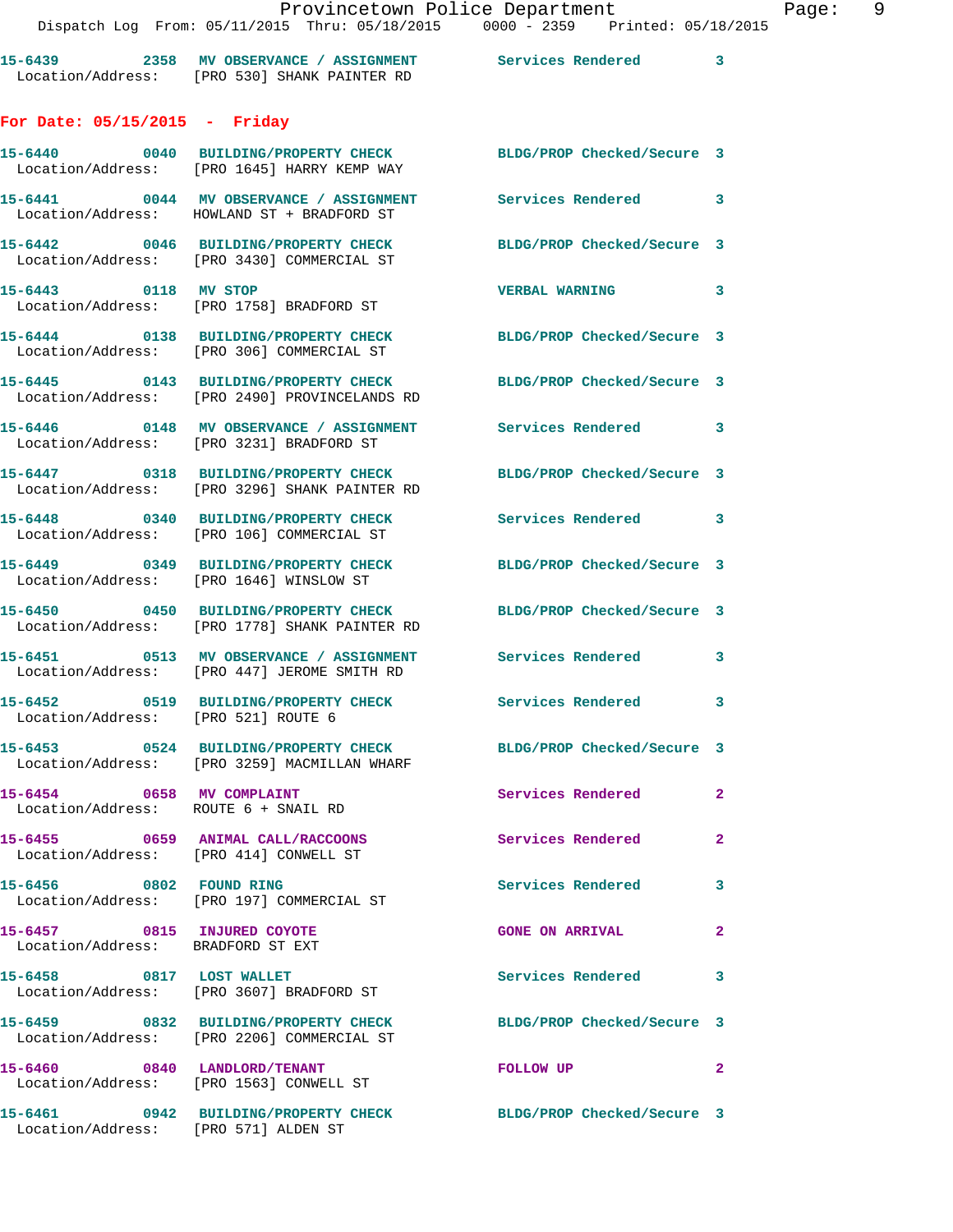Dispatch Log From: 05/11/2015 Thru: 05/18/2015 0000 - 2359 Printed: 05/18/2015

|                               | 15-6462 0949 TTY TEST CALL <b>120 Services</b> Rendered 1<br>Location/Address: [PRO 542] SHANK PAINTER RD |                           |              |              |
|-------------------------------|-----------------------------------------------------------------------------------------------------------|---------------------------|--------------|--------------|
|                               | 15-6464 1224 MV COMPLAINT<br>Location/Address: [PRO 105] COMMERCIAL ST                                    | No Action Required 2      |              |              |
|                               | 15-6468 1250 PARK, WALK & TALK<br>Location/Address: [PRO 2500] COMMERCIAL ST                              | Services Rendered         | $\mathbf{2}$ |              |
|                               | 15-6465 1303 FOLLOW UP<br>Location/Address: [PRO 539] SHANK PAINTER RD                                    | <b>Services Rendered</b>  | $\mathbf{2}$ |              |
|                               | 15-6466 1309 PARKING COMPLAINT / GENERAL Services Rendered<br>Location/Address: BREWSTER ST + BRADFORD ST |                           | 3            |              |
|                               | 15-6467 1328 DECEASED DOLPHIN<br>Location/Address: [PRO 2977] COMMERCIAL ST                               | Services Rendered         | $\mathbf{2}$ |              |
|                               | 15-6469 1415 KEEP THE PEACE<br>Location/Address: [PRO 539] SHANK PAINTER RD                               | <b>Services Rendered</b>  | $\mathbf{2}$ |              |
| 15-6470 1442 COMPLAINT        | Location/Address: [PRO 542] SHANK PAINTER RD                                                              | SPOKEN TO                 | 3            |              |
|                               | 15-6471 1543 PARK, WALK & TALK<br>Location/Address: [PRO 165] COMMERCIAL ST                               | Services Rendered         | $\mathbf{2}$ |              |
| 15-6472 1720 DISTURBANCE      | Location/Address: [PRO 2445] COMMERCIAL ST                                                                | <b>Services Rendered</b>  | 1            |              |
|                               | 15-6473 1754 BIKE ACCIDENT/TRANSPORT Transported to Hospital 2<br>Location/Address: [PRO 606] CONWELL ST  |                           |              |              |
| 15-6474 1800 STOLEN MV        | Location/Address: [PRO 1520] BRADFORD ST                                                                  | Services Rendered         | 3            |              |
|                               | 15-6476 2036 DISTURBANCE<br>Location/Address: [PRO 221] COMMERCIAL ST                                     | Services Rendered         | 1            |              |
|                               | 15-6477 2109 LOOSE DOG/LOCATED<br>Location/Address: [PRO 346] COMMERCIAL ST                               | Services Rendered         | $\mathbf{2}$ |              |
|                               | 15-6478 2118 WARRANT<br>Location/Address: [PRO 542] SHANK PAINTER RD                                      | Services Rendered 3       |              |              |
| 15-6479 2151 BURGLAR ALARM    | Location/Address: [PRO 2535] COMMERCIAL ST                                                                | False Alarm               | 1            |              |
|                               | 15-6480 2212 VERBAL EXCESSIVE NOISE WERBAL WARNING<br>Location/Address: [PRO 146] COMMERCIAL ST           |                           | 3            |              |
| 15-6481 2218 FALL/ASSIST      | Location/Address: [PRO 969] KINGS WAY                                                                     | Transported to Hospital   | 1            |              |
| 15-6482 2226 DISTURBANCE/PC   | Location/Address: [PRO 3443] COMMERCIAL ST<br>Refer To $P/C$ : 15-70-AR                                   | PATIENT REFUSAL           | 1            | $\mathbf{1}$ |
| 15-6484 2303 LOBBY TRAFFIC    | Location/Address: [PRO 542] SHANK PAINTER RD                                                              | Services Rendered 3       |              | 22           |
| 15-6486 2342 NECK PAIN/NAUSEA | Location/Address: [PRO 1402] NELSON AVE                                                                   | Transported to Hospital 1 |              |              |
|                               |                                                                                                           |                           |              |              |

## **For Date: 05/16/2015 - Saturday**

| 15-6487           | <b>BUILDING/PROPERTY CHECK</b> | Services Rendered |  |
|-------------------|--------------------------------|-------------------|--|
| Location/Address: | [PRO 2483] COMMERCIAL ST       |                   |  |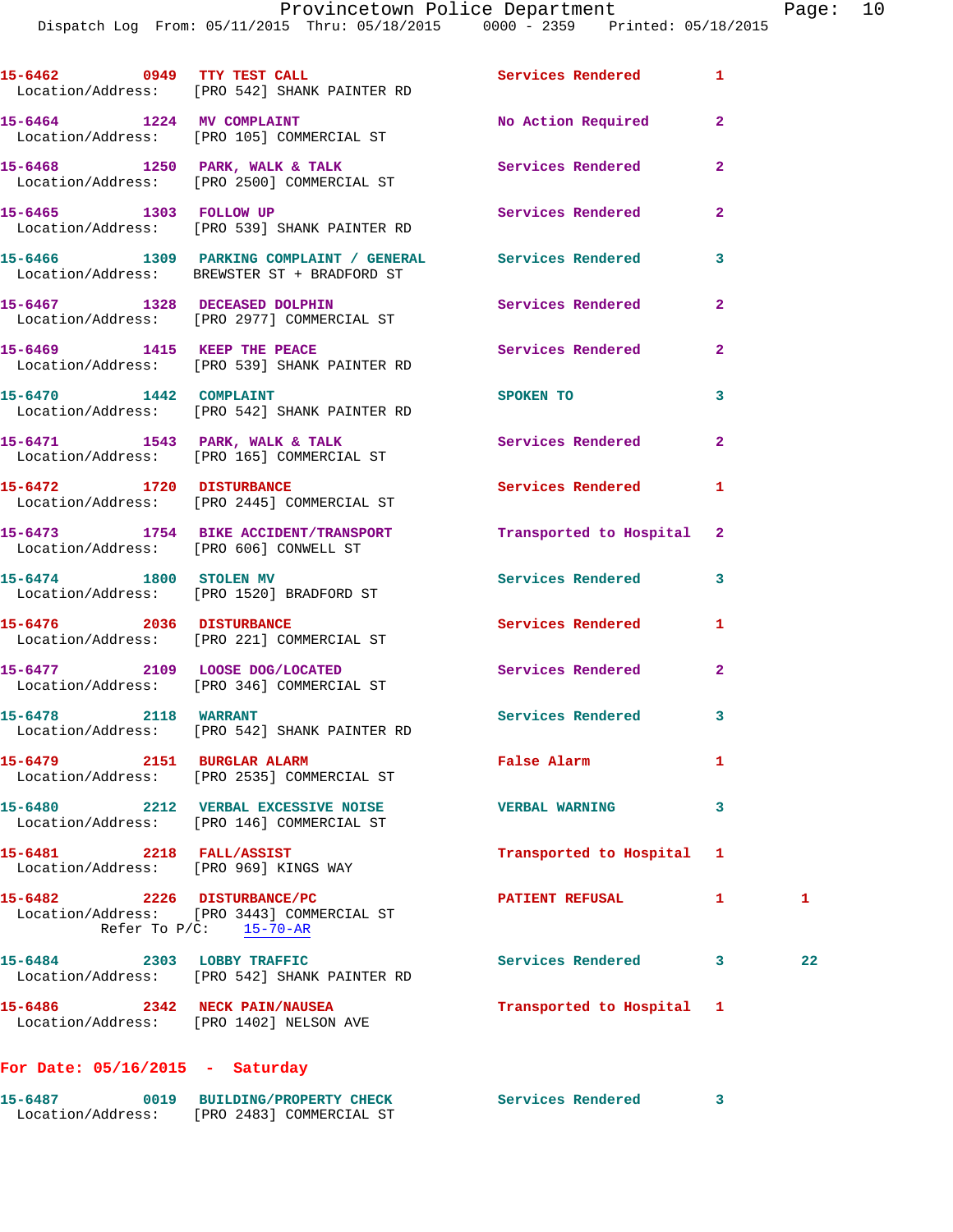|                                                       | Provincetown Police Department Page: 11<br>Dispatch Log From: 05/11/2015 Thru: 05/18/2015 0000 - 2359 Printed: 05/18/2015 |                                                                                                                                                                                                                                |                         |   |  |
|-------------------------------------------------------|---------------------------------------------------------------------------------------------------------------------------|--------------------------------------------------------------------------------------------------------------------------------------------------------------------------------------------------------------------------------|-------------------------|---|--|
|                                                       | 15-6488 0026 PARK, WALK & TALK 3 Services Rendered 2<br>Location/Address: [PRO 106] COMMERCIAL ST                         |                                                                                                                                                                                                                                |                         |   |  |
|                                                       | 15-6490 0055 BUILDING/PROPERTY CHECK BLDG/PROP Checked/Secure 3<br>Location/Address: [PRO 530] SHANK PAINTER RD           |                                                                                                                                                                                                                                |                         |   |  |
|                                                       | 15-6491 0120 DISTURBANCE<br>Location/Address: [PRO 2564] COMMERCIAL ST                                                    | Services Rendered 1                                                                                                                                                                                                            |                         |   |  |
|                                                       | 15-6492 0144 MV OBSERVANCE / ASSIGNMENT Services Rendered 3<br>Location/Address: [PRO 891] CONWELL ST                     |                                                                                                                                                                                                                                |                         |   |  |
|                                                       | 15-6493 0227 BUILDING/PROPERTY CHECK BLDG/PROP Checked/Secure 3<br>Location/Address: [PRO 1638] COMMERCIAL ST             |                                                                                                                                                                                                                                |                         |   |  |
|                                                       | 15-6494 0236 ASSIST CITIZEN<br>Location/Address: [PRO 542] SHANK PAINTER RD                                               | SPOKEN TO THE SPOKEN OF THE SPOKEN OF THE SPOKEN OF THE SPOKEN OF THE SPOKEN OF THE SPOKEN OF THE SPOKEN OF THE SPOKEN OF THE SPOKEN OF THE SPOKEN OF THE SPOKEN OF THE SPOKEN OF THE SPOKEN OF THE SPOKEN OF THE SPOKEN OF TH | $\overline{\mathbf{3}}$ |   |  |
|                                                       | 15-6495 0335 BUILDING/PROPERTY CHECK BLDG/PROP Checked/Secure 3<br>Location/Address: [PRO 440] HARRY KEMP WAY             |                                                                                                                                                                                                                                |                         |   |  |
|                                                       | 15-6496 		 0455 BUILDING/PROPERTY CHECK 		BLDG/PROP Checked/Secure 3<br>Location/Address: [PRO 2898] JEROME SMITH RD      |                                                                                                                                                                                                                                |                         |   |  |
|                                                       | 15-6497 0541 BUILDING/PROPERTY CHECK Services Rendered 3<br>Location/Address: [PRO 3430] COMMERCIAL ST                    |                                                                                                                                                                                                                                |                         |   |  |
|                                                       | 15-6498 0628 BUILDING/PROPERTY CHECK BLDG/PROP Checked/Secure 3<br>Location/Address: [PRO 99] COMMERCIAL ST               |                                                                                                                                                                                                                                |                         |   |  |
|                                                       | 15-6499 0756 BUILDING/PROPERTY CHECK Services Rendered 3<br>Location/Address: [PRO 564] BAYBERRY AVE                      |                                                                                                                                                                                                                                |                         |   |  |
| Location/Address: [PRO 3222] ALDEN ST                 | 15-6500 0803 MEDICAL EMERGENCY                                                                                            | Transported to Hospital 1                                                                                                                                                                                                      |                         |   |  |
|                                                       | 15-6501 0819 PARKING COMPLAINT / GENERAL Services Rendered 3<br>Location/Address: [PRO 667] COMMERCIAL ST                 |                                                                                                                                                                                                                                |                         |   |  |
|                                                       | 15-6503 0842 BUILDING/PROPERTY CHECK Services Rendered<br>Location/Address: [PRO 2490] PROVINCELANDS RD                   |                                                                                                                                                                                                                                | 3                       |   |  |
|                                                       | 15-6504 0944 TRAFFIC CONTROL<br>Location/Address: [PRO 2483] COMMERCIAL ST                                                | Services Rendered 3                                                                                                                                                                                                            |                         |   |  |
|                                                       | 15-6505 0946 MEDICAL EMERGENCY Transported to Hospital 1<br>Location/Address: [PRO 2558] BRADFORD ST                      |                                                                                                                                                                                                                                |                         |   |  |
|                                                       | 15-6507 1031 MEDICAL EMERGENCY<br>Location/Address: [PRO 78] BRADFORD ST                                                  | Transported to Hospital 1                                                                                                                                                                                                      |                         |   |  |
| Refer To Arrest: 15-71-AR                             | 15-6508 1034 SHOPLIFTING/TRANSPORT Arrest(s) Made 3<br>Location/Address: [PRO 3296] SHANK PAINTER RD                      |                                                                                                                                                                                                                                |                         | 1 |  |
|                                                       | 15-6510 1113 LOST BLACKBERRY<br>Location/Address: [PRO 904] COURT ST                                                      | Services Rendered 3                                                                                                                                                                                                            |                         |   |  |
|                                                       | 15-6511 1125 PARKING COMPLAINT / GENERAL No Action Required 3<br>Location/Address: [PRO 1547] COMMERCIAL ST               |                                                                                                                                                                                                                                |                         |   |  |
| 15-6512 1208 MV STOP<br>Location/Address: STANDISH ST |                                                                                                                           | <b>VERBAL WARNING</b>                                                                                                                                                                                                          | 3                       |   |  |
|                                                       | 15-6513 1218 BOAT/HARBORMASTER Services Rendered<br>Location/Address: [PRO 2499] RACE POINT RD                            |                                                                                                                                                                                                                                | $\mathbf{2}$            |   |  |
| 15-6514 1229 ALARM - GENERAL                          | Location/Address: [PRO 1807] COMMERCIAL ST                                                                                | Services Rendered                                                                                                                                                                                                              | $\mathbf{1}$            |   |  |
|                                                       | 15-6515 1233 MEDICAL EMERGENCY                                                                                            | Transported to Hospital 1                                                                                                                                                                                                      |                         |   |  |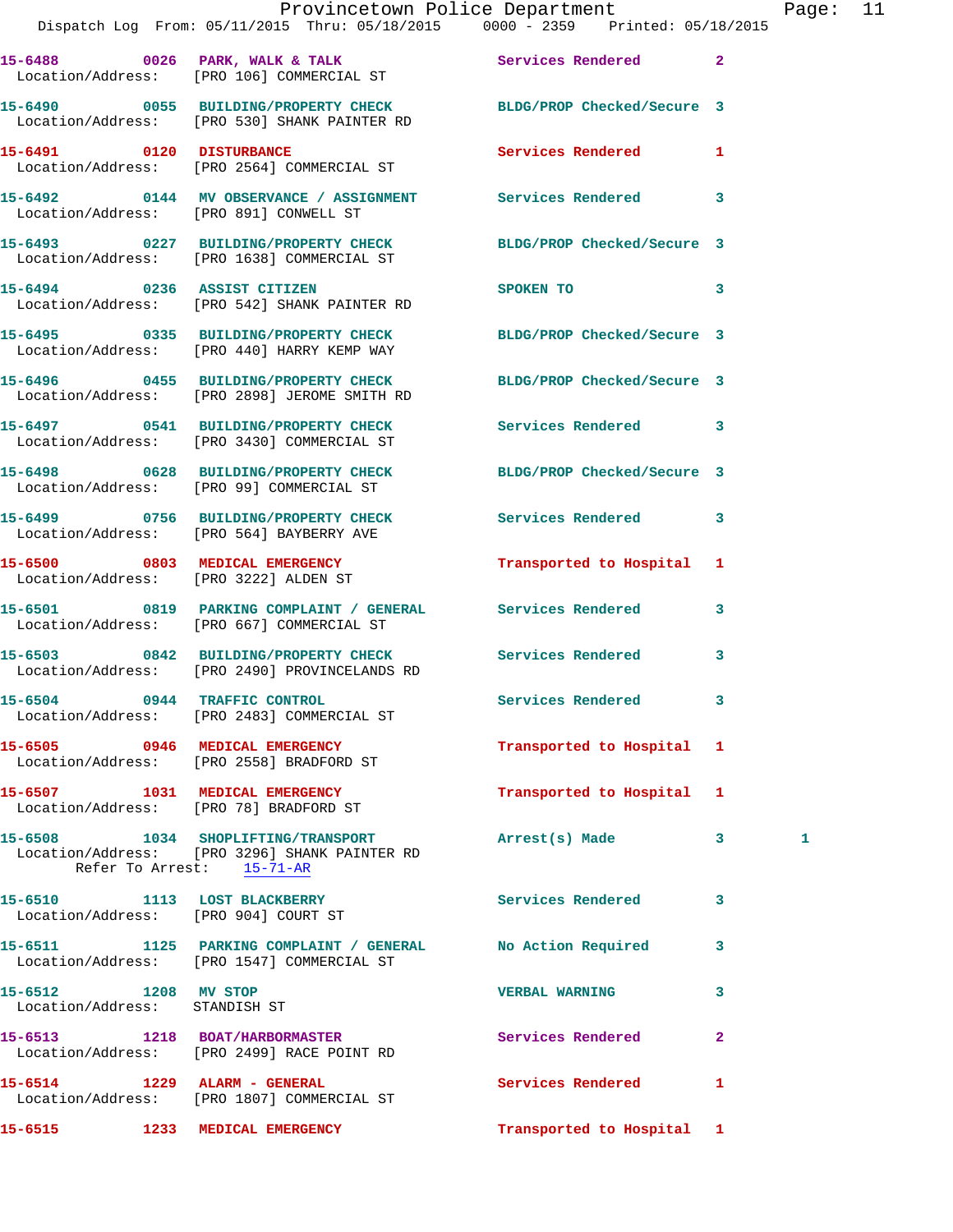|                                                                       | Dispatch Log From: 05/11/2015 Thru: 05/18/2015 0000 - 2359 Printed: 05/18/2015                                  | Provincetown Police Department |              | Page: 12 |  |
|-----------------------------------------------------------------------|-----------------------------------------------------------------------------------------------------------------|--------------------------------|--------------|----------|--|
|                                                                       | Location/Address: [PRO 440] HARRY KEMP WAY                                                                      |                                |              |          |  |
| 15-6516 1240 COMPLAINT                                                | Location/Address: [PRO 228] COMMERCIAL ST                                                                       | Services Rendered 3            |              |          |  |
|                                                                       | 15-6517 1247 LOST KEYS<br>Location/Address: [PRO 1542] COMMERCIAL ST                                            | Services Rendered              | 3            |          |  |
| 15-6518 1255 WIRES DOWN<br>Location/Address: COMMERCIAL ST            |                                                                                                                 | Services Rendered 2            |              | 3        |  |
| 15-6519 1339 COMPLAINT<br>Location/Address: [PRO 439] GOSNOLD ST      |                                                                                                                 | Services Rendered 3            |              | 1        |  |
|                                                                       | 15-6520 1341 RACCOON FAMILY<br>Location/Address: [PRO 2333] TELEGRAPH HILL RD                                   | Services Rendered 2            |              |          |  |
|                                                                       | 15-6521 1419 LOOSE DOGS<br>Location/Address: COMMERCIAL ST + HOBSON AVE                                         | Services Rendered              | $\mathbf{2}$ |          |  |
| 15-6522 1430 FOUNTAIN FAILURE<br>Location/Address: [PRO 3287] ROUTE 6 |                                                                                                                 | Taken/Referred to Other 3      |              | 1        |  |
|                                                                       | 15-6523 1445 BIKE ACCIDENT/TRANSPORT<br>Location/Address: [PRO 440] HARRY KEMP WAY                              | Transported to Hospital 1      |              |          |  |
|                                                                       | 15-6525 1612 FOLLOW UP<br>Location/Address: [PRO 542] SHANK PAINTER RD                                          | Services Rendered 2            |              |          |  |
|                                                                       | 15-6527 1654 PARK, WALK & TALK<br>Location/Address: [PRO 105] COMMERCIAL ST                                     | Services Rendered 2            |              |          |  |
|                                                                       | 15-6528 1748 BUILDING/PROPERTY CHECK<br>Location/Address: [PRO 105] COMMERCIAL ST                               | BLDG/PROP Checked/Secure 3     |              |          |  |
| Location/Address: CONWELL ST                                          | 15-6529 1752 MV OBSERVANCE / ASSIGNMENT Services Rendered 3                                                     |                                |              |          |  |
| 15-6530 1822 MV DISABLED<br>Location/Address: [PRO 2521] ROUTE 6      |                                                                                                                 | Services Rendered              | $\mathbf{2}$ |          |  |
| $15 - 6531$                                                           | 1837 BUILDING/PROPERTY CHECK BLDG/PROP Checked/Secure 3<br>Location/Address: [PRO 519] RACE POINT RD            |                                |              |          |  |
|                                                                       | 15-6532 1841 TRESPASS COMPLAINT Services Rendered 2<br>Location/Address: [PRO 890] CONWELL ST                   |                                |              |          |  |
| 15-6533 1938 THREATS                                                  | Location/Address: [PRO 272] COMMERCIAL ST                                                                       | SPOKEN TO                      | $\mathbf{2}$ |          |  |
|                                                                       | 15-6534 1946 PARKED MV COMPLAINT<br>Location/Address: COOK ST + BRADFORD ST                                     | Services Rendered              | $\mathbf{2}$ |          |  |
|                                                                       | 15-6535 2143 NOISE COMPLAINT<br>Location/Address: [PRO 444] HIGH POLE HILL                                      | SPOKEN TO                      | 3            |          |  |
|                                                                       | 15-6536 2208 LIFT ASSIST<br>Location/Address: [PRO 706] BAYBERRY AVE                                            | Services Rendered 1            |              |          |  |
|                                                                       | 15-6537 2243 FOUND WALLET<br>Location/Address: [PRO 197] COMMERCIAL ST                                          | Taken/Referred to Other 3      |              |          |  |
|                                                                       | 15-6538 2322 BUILDING/PROPERTY CHECK BLDG/PROP Checked/Secure 3<br>Location/Address: [PRO 545] SHANK PAINTER RD |                                |              |          |  |
| 15-6539 2323 RIDE-ALONG                                               | Location/Address: [PRO 542] SHANK PAINTER RD                                                                    | Services Rendered 3            |              |          |  |
|                                                                       | 15-6540 2339 MEDICAL EMERGENCY<br>Location/Address: [PRO 208] COMMERCIAL ST                                     | <b>PATIENT REFUSAL</b>         | $\mathbf{1}$ |          |  |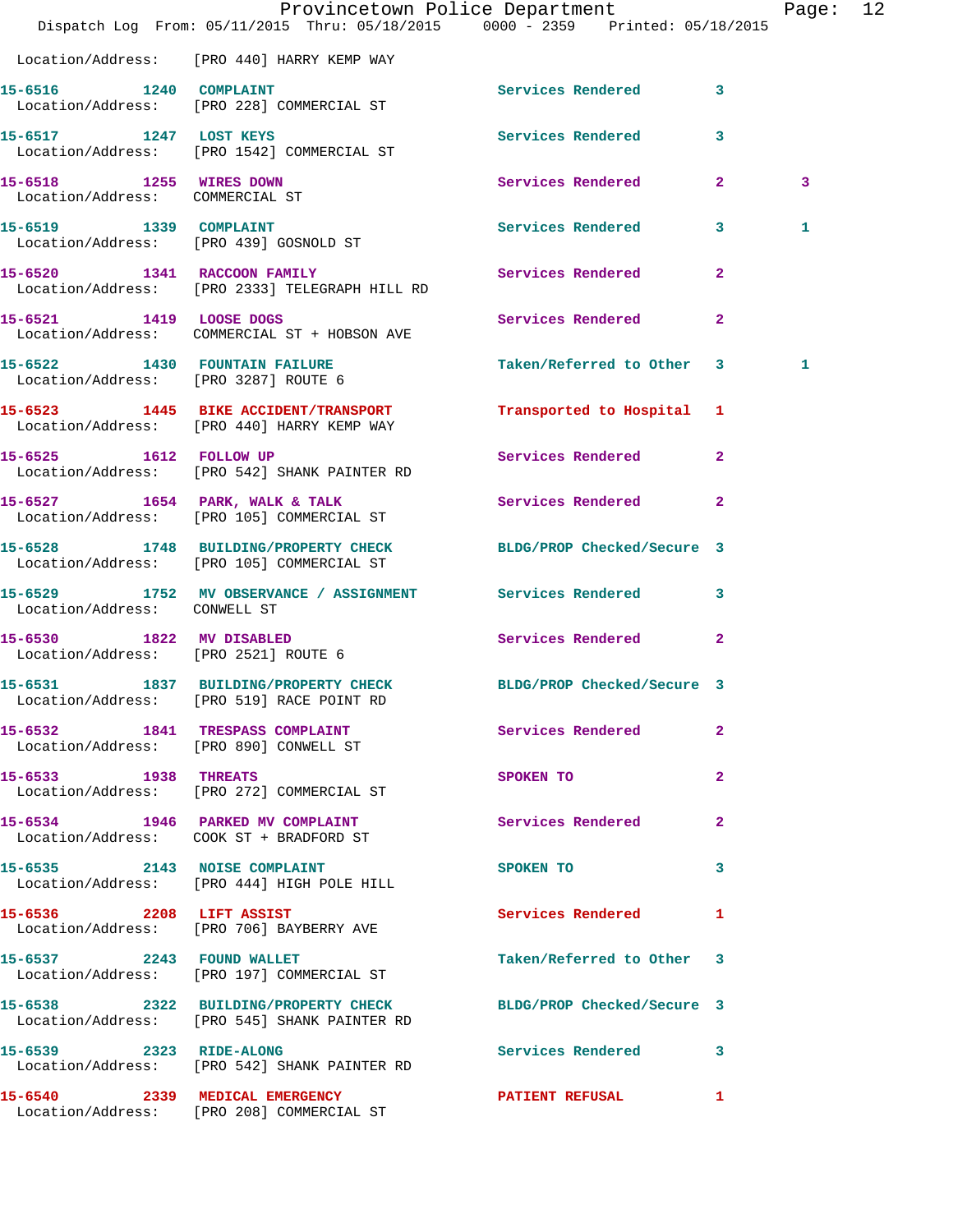**For Date: 05/17/2015 - Sunday** 15-6541 0002 LOBBY TRAFFIC Services Rendered 2 20 Location/Address: [PRO 542] SHANK PAINTER RD **15-6542 0003 BUILDING/PROPERTY CHECK BLDG/PROP Checked/Secure 3**  Location/Address: [PRO 2983] COMMERCIAL ST **15-6543 0007 BUILDING/PROPERTY CHECK BLDG/PROP Checked/Secure 3**  Location/Address: [PRO 530] SHANK PAINTER RD **15-6544 0050 MV STOP VERBAL WARNING 3**  Location/Address: [PRO 43] BRADFORD ST **15-6545 0200 BUILDING/PROPERTY CHECK BLDG/PROP Checked/Secure 3**  Location/Address: [PRO 175] COMMERCIAL ST **15-6546 0312 BUILDING/PROPERTY CHECK BLDG/PROP Checked/Secure 3**  Location/Address: [PRO 440] HARRY KEMP WAY **15-6547 0319 BUILDING/PROPERTY CHECK BLDG/PROP Checked/Secure 3**  Location/Address: [PRO 519] RACE POINT RD **15-6548 0452 BUILDING/PROPERTY CHECK Services Rendered 3**  Location/Address: [PRO 1780] JOHNSON ST **15-6549 0454 BUILDING/PROPERTY CHECK BLDG/PROP Checked/Secure 3**  Location/Address: [PRO 3609] COMMERCIAL ST **15-6550 0603 BUILDING/PROPERTY CHECK Services Rendered 3**  Location/Address: [PRO 3259] MACMILLAN WHARF **15-6551 0747 MV OBSERVANCE / ASSIGNMENT Services Rendered 3**  Location/Address: [PRO 379] COMMERCIAL ST **15-6560 0844 LOST HONDA AND ACURA KEY Services Rendered 3**  Location/Address: [PRO 542] SHANK PAINTER RD **15-6554 0845 COMPLAINT/REAL ESTATE Services Rendered 3**  Location/Address: [PRO 1885] FRANKLIN ST **15-6553 0850 MV OBSERVANCE / ASSIGNMENT Services Rendered 3**  Location/Address: [PRO 1822] RACE POINT RD 15-6555 0909 AIRCRAFT Services Rendered 2 Location/Address: [PRO 516] RACE POINT RD **15-6556 0917 ASSIST AGENCY / MUTUAL AID Services Rendered 3**  Location/Address: [PRO 1563] CONWELL ST **15-6557 0930 ANIMAL CALL/RACCOON Services Rendered 2**  Location/Address: [PRO 1353] COMMERCIAL ST **15-6558 0957 BUILDING/PROPERTY CHECK BLDG/PROP Checked/Secure 3**  Location/Address: [PRO 175] COMMERCIAL ST **15-6559 0958 BUILDING/PROPERTY CHECK BLDG/PROP Checked/Secure 3**  Location/Address: [PRO 182] COMMERCIAL ST **15-6561 1021 BUILDING/PROPERTY CHECK BLDG/PROP Checked/Secure 3**  Location/Address: [PRO 519] RACE POINT RD **15-6562 1036 MEDICAL EMERGENCY/SYCOPAL PATIENT REFUSAL 1**  Location/Address: [PRO 969] KINGS WAY **15-6563 1116 SERVICE CALL/RIDE A LONG Services Rendered 3**  Location/Address: [PRO 542] SHANK PAINTER RD

**15-6564 1136 LANDLORD/TENANT Services Rendered 2**  Location/Address: [PRO 1563] CONWELL ST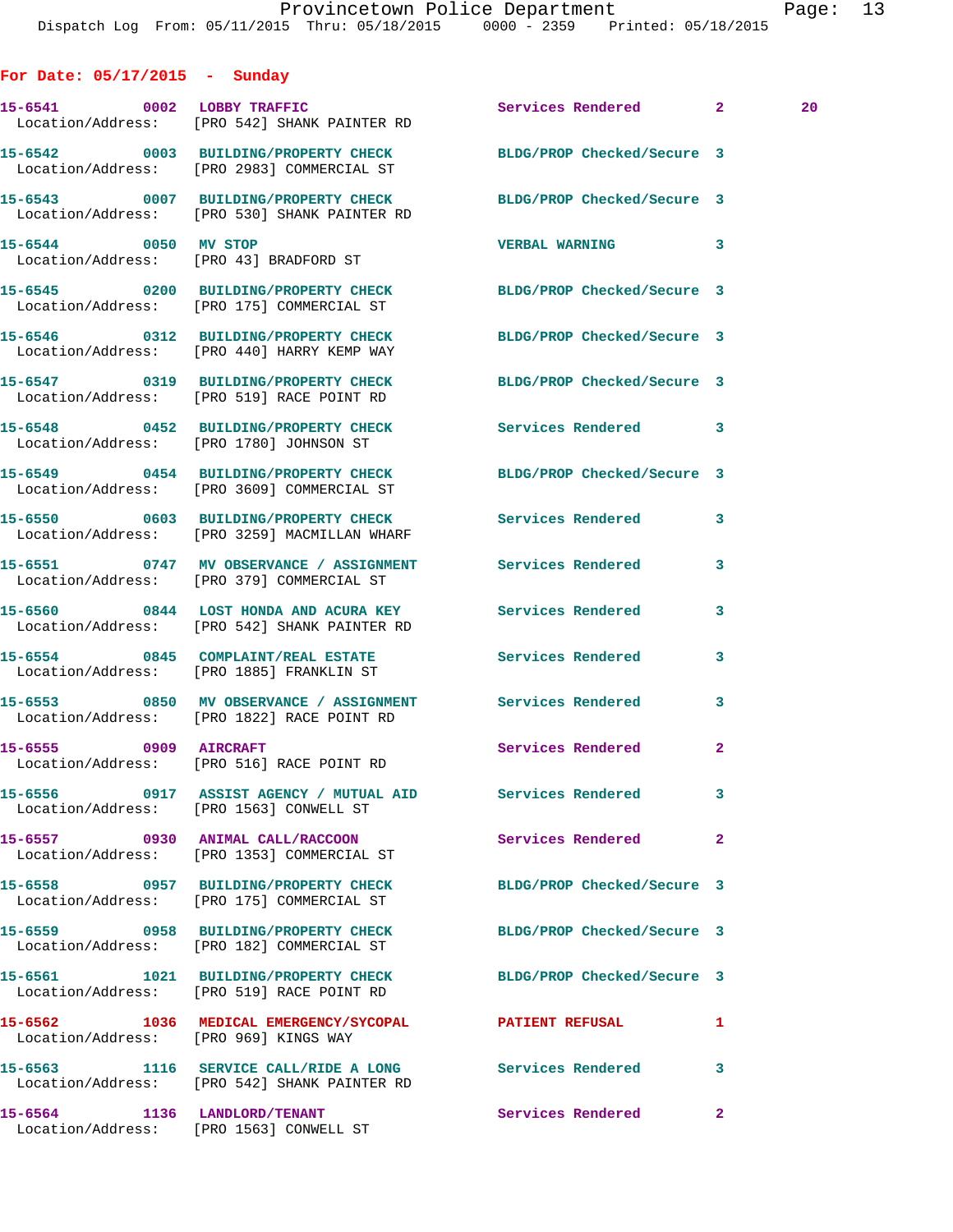|                                                                         | 15-6567 1236 ASSIST AGENCY / MUTUAL AID Services Rendered 3<br>Location: [PRO 3672] TOWN LINE              |                             |                         |
|-------------------------------------------------------------------------|------------------------------------------------------------------------------------------------------------|-----------------------------|-------------------------|
| Location/Address: [PRO 969] KINGS WAY                                   | 15-6568 1241 MEDICAL EMERGENCY/D.O.T. Transported to Hospital 1                                            |                             |                         |
| Location/Address: BAYBERRY AVE                                          | 15-6569 1244 ANIMAL CALL/HORSE IN ROAD Services Rendered                                                   |                             | $\mathbf{2}$            |
|                                                                         | 15-6571 1310 ANIMAL CALL/SNAKES<br>Location/Address: [PRO 223] COMMERCIAL ST                               | Services Rendered           | $\overline{a}$          |
|                                                                         | 15-6572 1333 COMPLAINT/INTIMIDATING<br>Location/Address: [PRO 2156] COMMERCIAL ST                          | <b>SPOKEN TO</b>            | 3                       |
|                                                                         | 15-6573 1451 MEDICAL EMERGENCY<br>Location/Address: [PRO 3485] JEROME SMITH RD                             | Transported to Hospital 1   |                         |
|                                                                         | 15-6574 1453 MEDICAL EMERGENCY<br>Location/Address: [PRO 1303] BROWNE ST                                   | Peace Restored <b>Seaps</b> | $\mathbf{1}$            |
| 15-6575 1454 FOLLOW UP                                                  | Location/Address: [PRO 217] COMMERCIAL ST                                                                  | <b>Services Rendered</b> 2  |                         |
|                                                                         | 15-6576 1513 PARK, WALK & TALK<br>Location/Address: [PRO 105] COMMERCIAL ST                                | BLDG/PROP Checked/Secure 2  |                         |
| 15-6577 1535 NOISE COMPLAINT                                            | Location/Address: [PRO 2283] COMMERCIAL ST                                                                 | Services Rendered 3         |                         |
|                                                                         | 15-6578 1640 MV OBSERVANCE / ASSIGNMENT Services Rendered<br>Location/Address: [PRO 2577] BRADFORD ST      |                             | $\mathbf{3}$            |
|                                                                         | 15-6579 1648 ANIMAL CALL/TURTLE CROSSING GONE ON ARRIVAL<br>Location/Address: ROUTE 6 + RACE POINT RD      |                             | $\overline{a}$          |
| Location/Address: [PRO 3440] ROUTE 6                                    | 15-6580 1659 MV OBSERVANCE / ASSIGNMENT Services Rendered 3                                                |                             |                         |
|                                                                         | 15-6581 1713 BUILDING/PROPERTY CHECK BLDG/PROP Checked/Secure 3<br>Location/Address: [PRO 2481] TREMONT ST |                             |                         |
| 15-6582 1714 COMPLAINT<br>Location/Address: [PRO 3222] ALDEN ST         |                                                                                                            | Services Rendered 3         |                         |
| 15-6583 1717 PICK POCKETING                                             | Location/Address: [PRO 2849] COMMERCIAL ST                                                                 | <b>Services Rendered</b>    | $\mathbf{2}$            |
| 15-6584 1734 MEDICAL EMERGENCY<br>Location/Address: [PRO 3222] ALDEN ST |                                                                                                            | Transported to Hospital     | $\mathbf{1}$            |
| 15-6586 1802 GENERAL INFO                                               |                                                                                                            | Services Rendered           | $\mathbf{3}$            |
| 15-6587 1816 FOUND KEYS                                                 | Location/Address: [PRO 3406] COMMERCIAL ST                                                                 | <b>Services Rendered</b>    | 3                       |
| 15-6588 1845 BY-LAW VIOLATION                                           | Location/Address: [PRO 526] RYDER ST EXT                                                                   | Services Rendered           | $\overline{\mathbf{2}}$ |
| 15-6589 1915 911 MISDIAL                                                | Location/Address: [PRO 63] BRADFORD ST EXT                                                                 | Services Rendered           | 1                       |
|                                                                         | 15-6590 1935 BUILDING/PROPERTY CHECK<br>Location/Address: [PRO 105] COMMERCIAL ST                          | BLDG/PROP Checked/Secure 3  |                         |
|                                                                         | 15-6591 2030 BUILDING/PROPERTY CHECK<br>Location/Address: [PRO 519] RACE POINT RD                          | BLDG/PROP Checked/Secure 3  |                         |
| 15-6592                                                                 | 2111 NOISE COMPLAINT                                                                                       | SPOKEN TO                   | 3                       |

Location/Address: [PRO 2283] COMMERCIAL ST